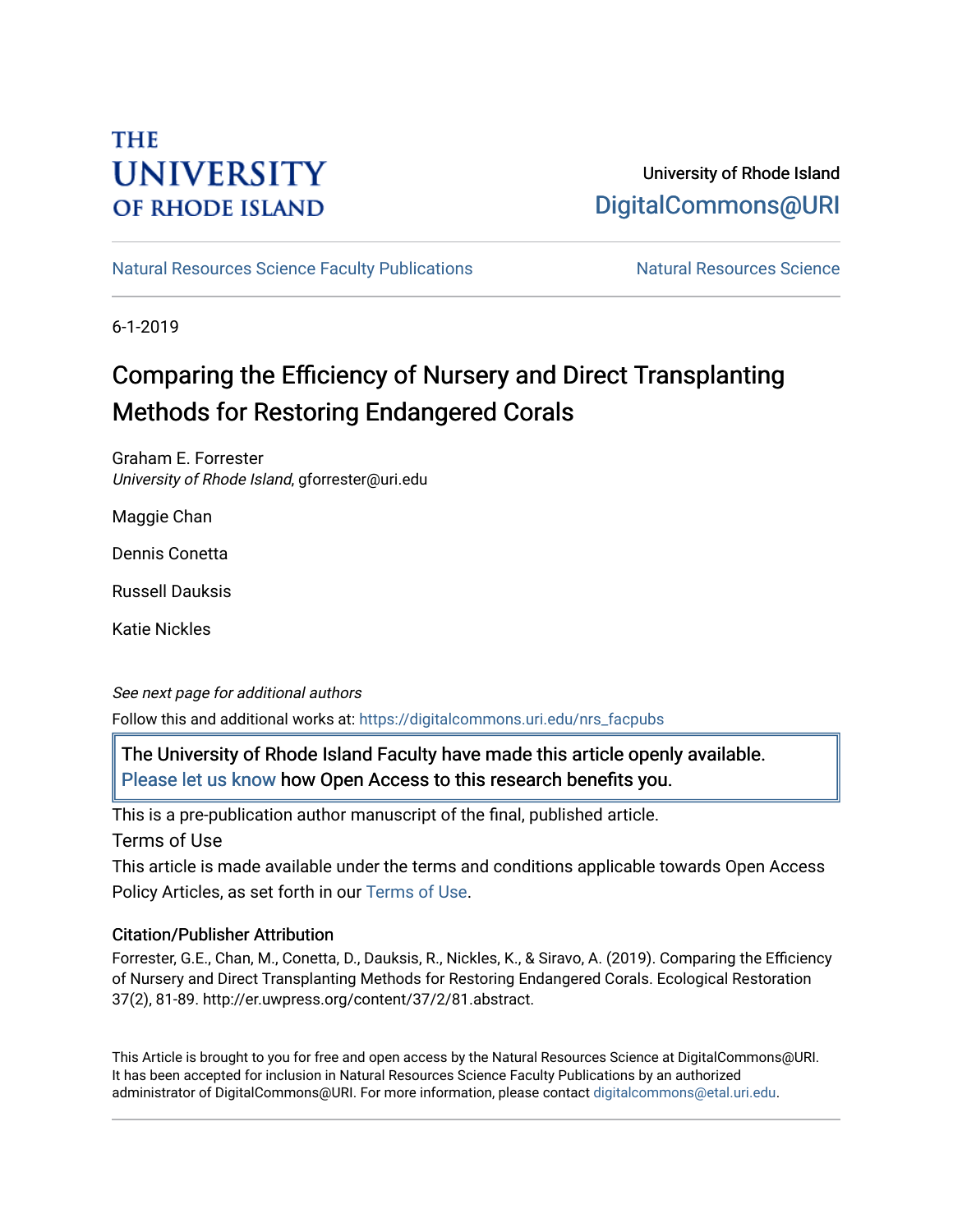# Authors

Graham E. Forrester, Maggie Chan, Dennis Conetta, Russell Dauksis, Katie Nickles, and Alicia Siravo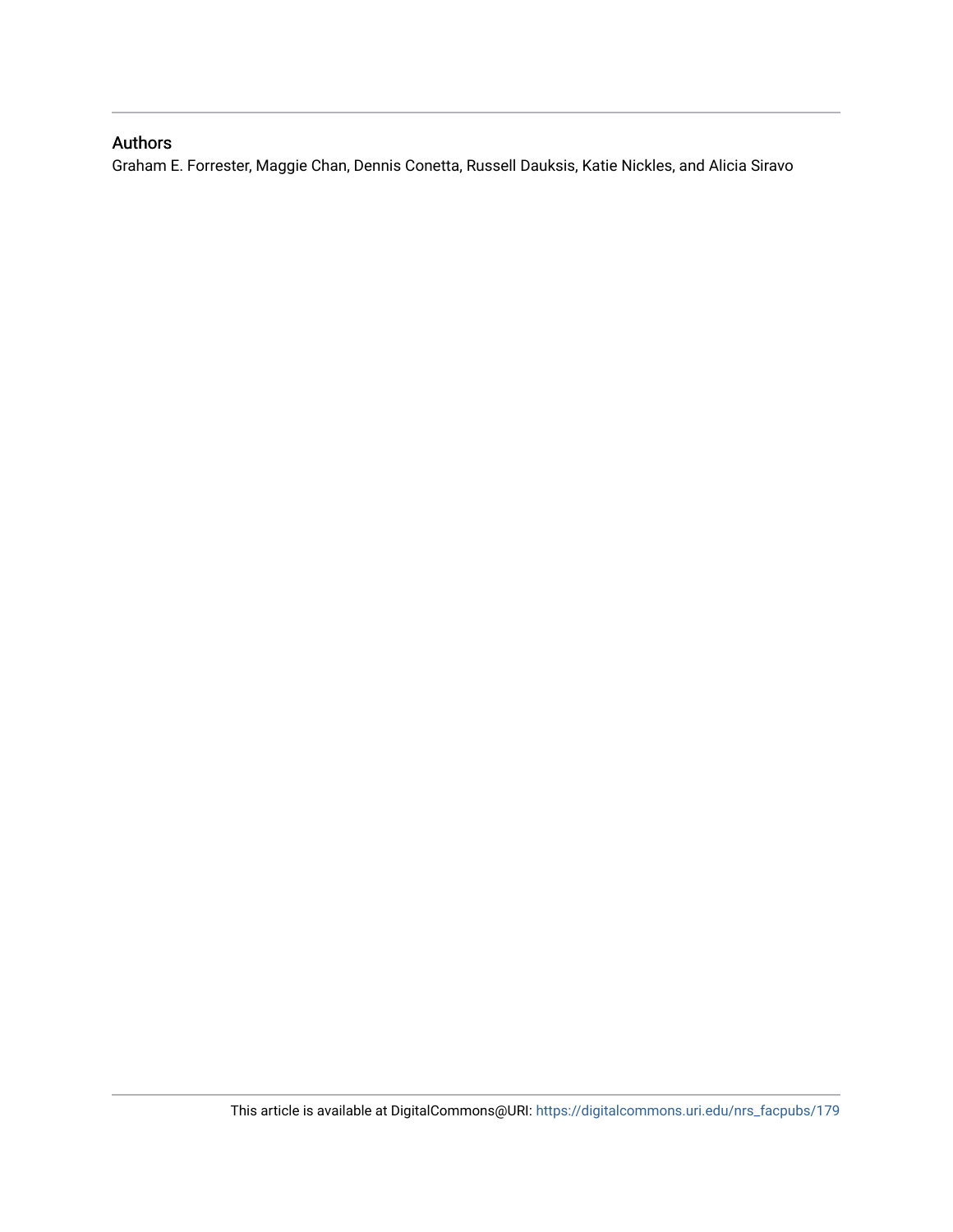#### RESEARCH ARTICLE

# **Comparing the Efficiency of Nursery and Direct Transplanting Methods for Restoring Endangered Corals**

- 
- *Graham E. Forrester, Maggie Chan, Dennis Conetta, Russell Dauksis, Katie Nickles and Alicia Siravo*
- 
- Abstract

 Restoration of plants, corals, and other sessile species often involves transplanting individuals to sites chosen for rehabilitation. Transplanted individuals are sometimes harvested directly from wild populations (direct transplanting), and sometimes propagated or cultured in a "nursery" before being transplanted (nursery outplanting). The ecological effectiveness and cost-efficiency of these methods have rarely been compared, so we performed an experiment to address this. Coral fragments, *Acropora cervicornis* (n = 780), were collected and assigned to one of three treatments: 1) directly transplanted to a restoration site and placed loose on the reef; 2) directly transplanted and manually attached to the reef; 3) moved to a nursery site near the restoration site for three months before being transplanted and manually attached to the reef. Treatment 1 was inefficient simply because these corals survived poorly. After 15 months, the survival and growth of corals assigned to treatments 2 and 3 was similar. The nursery method (3) was more expensive and time-consuming than direct transplanting (2), so treatment 2 yielded twice as many surviving corals per hr of work invested and three times as many survivors per dollar of set-up costs as treatment 3. The net production of live coral tissue per hr or per dollar invested was also greatest for direct-attached transplants. Cost- and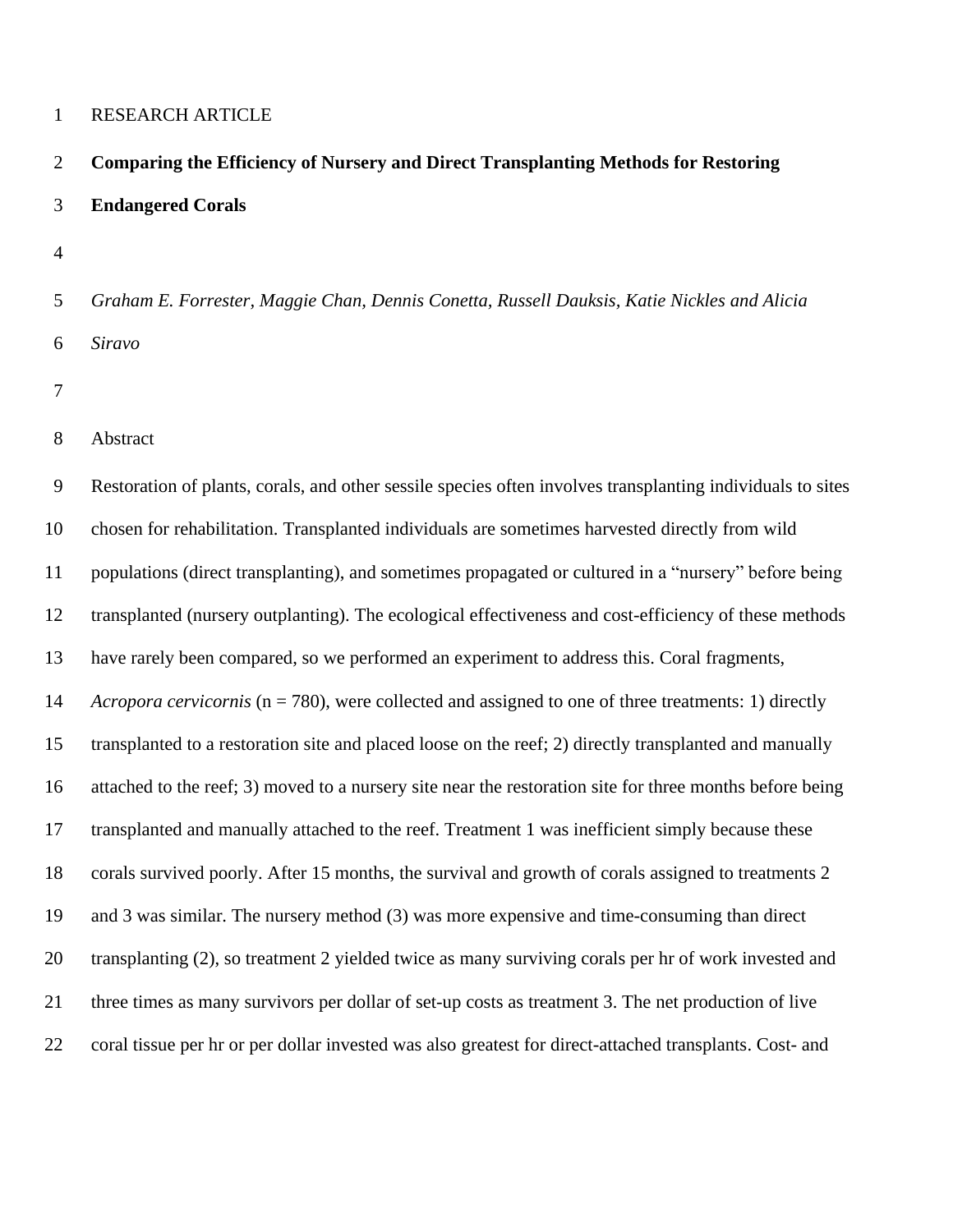| 23 | time-efficiency are important considerations for practitioners seeking to maximize the area of reef   |
|----|-------------------------------------------------------------------------------------------------------|
| 24 | rehabilitated and, in this case study, were maximized by bypassing a nursery stage.                   |
| 25 | Keywords: Acropora, cost-benefit, growth, staghorn coral, survival, tissue production                 |
| 26 |                                                                                                       |
| 27 | <b>Restoration Recap</b>                                                                              |
| 28 | We present a case study using the coral Acropora cervicornis that uses the money and time             |
| 29 | required to restore populations as a simple way to compare the efficiency of alternate restoration    |
| 30 | methods.                                                                                              |
| 31 | Transplanting fragments without affixing them to the reef was the simplest and cheapest method,       |
| 32 | but poor fragment survival made this method inefficient.                                              |
| 33 | The growth and survival of directly transplanted fragments that were affixed to the reef was          |
| 34 | similar to that of fragments that spent three months in a nursery before transplanting. However,      |
| 35 | because the nursery took extra time and money to set up, it was less efficient than direct            |
| 36 | transplanting.                                                                                        |
| 37 | Because cost- and time-efficiency calculations may be specific to species, location, and              |
| 38 | procedural detail, further tests are needed to generalize about methodological efficiency.            |
| 39 | Practitioners are thus encouraged to weigh the costs and benefits of different protocols on a case-   |
| 40 | by-case basis.                                                                                        |
| 41 |                                                                                                       |
| 42 | Despite the fact that time and money for restoration is limited, there have been relatively few       |
| 43 | comparative analyses of the cost-effectiveness of restoration protocols (Benayas et al. 2009, Aronson |
| 44 | et al. 2010, de Groot et al. 2013). Such analyses are of particular value for corals, which are the   |

foundation species for the most biologically diverse marine ecosystem, yet have been in decline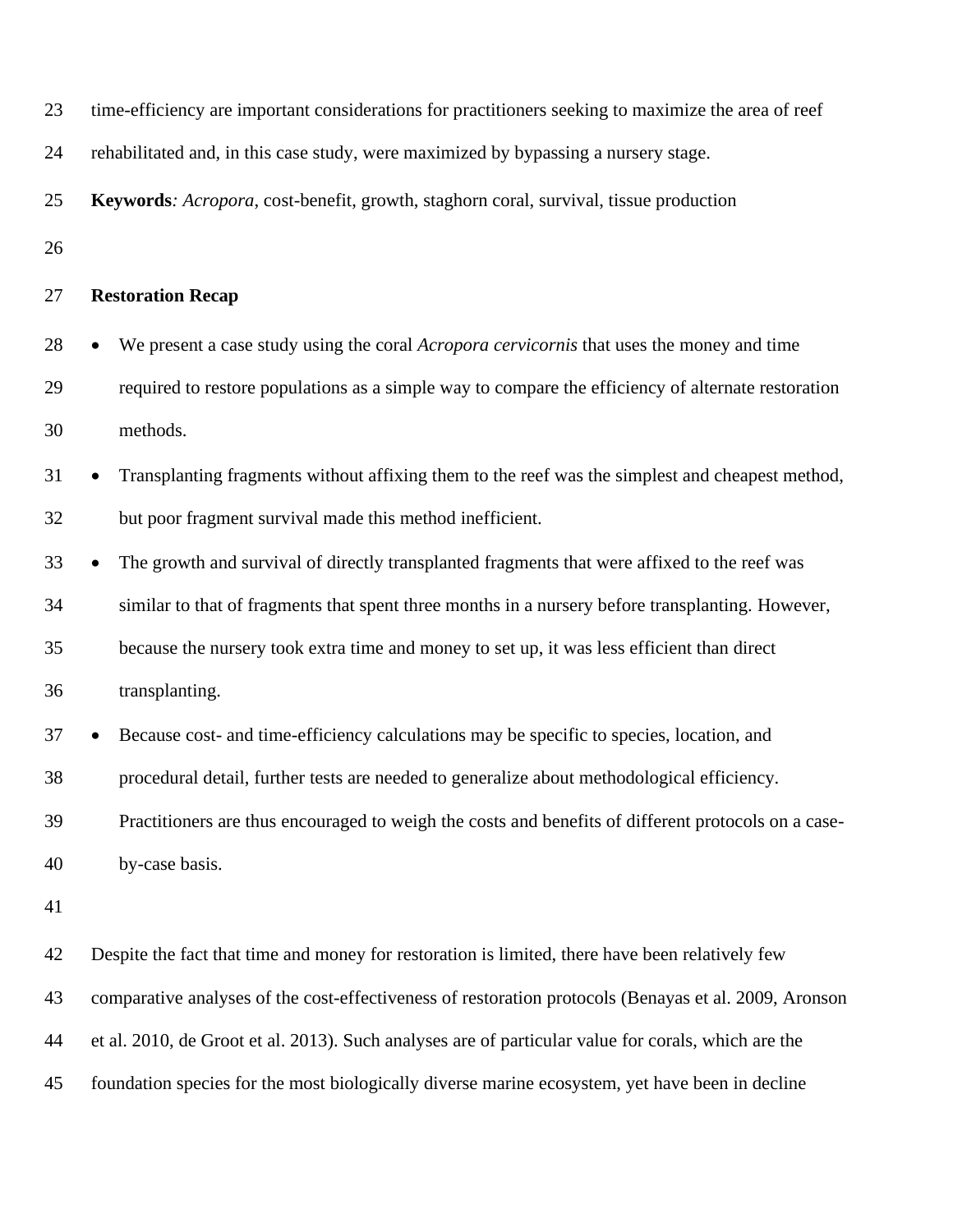globally for the past 40 years (De'ath et al. 2012, Jackson et al. 2014). In response to coral declines, coral restoration has grown rapidly in popularity and is now practiced worldwide by many non-profit groups and government agencies, but a global analysis suggests that coral reefs are the most expensive ecosystem to restore per unit-area (de Groot et al. 2013, Bayraktarov et al. 2016). Restoration of sessile foundation species such as trees, seagrasses, mangroves, and corals often involves transplanting individuals to degraded sites (e.g., Putz et al. 2001, Rinkevich 2005, Lewis 2009, Paling et al. 2009). Transplanted individuals are usually small and may include seeds or propagules, juveniles, cuttings, and asexual fragments. We used asexual coral fragments derived from adults in wild populations, the most widely used approach for coral restoration projects (Rinkevich 2005, Precht 2006, Edwards and Gomez 2007, Edwards 2010, Johnson et al. 2011, Young et al. 2012, Chavanich et al. 2014). Protocols for transplanting fragments can be classified into those which: 1) transplant individuals harvested directly from wild populations (hereafter direct transplanting); or 2) culture wild fragments in a "nursery" for some time before transplanting (hereafter *nursery- outplanting*). We compared the time- and cost-effectiveness of two direct transplanting approaches, referred to as "direct-loose" and "direct-attached" methods respectively. In the direct-loose approach, fragments are simply placed on the substratum at the restoration site (e.g., Bowden-Kerby 1997,

Lindahl 1998, Bowden-Kerby 2001, Lindahl 2003). This approach mimics the fate of asexual

fragments generated by storms or broken from parent colonies by human activity (e.g., Fong and

Lirman 1995, Smith and Hughes 1999). Tissue growth occasionally re-attaches these fragments to the

substratum, in which case they may form a new colony (e.g., Tunnicliffe 1981). Although past

research shows the survival of direct-loose transplants can be poor (e.g., Bak and Criens 1981,

Knowlton et al. 1981, Mercado-Molina et al. 2014), this method has been used in several restoration

projects (e.g., Lindahl 1998, 2003) and its relative simplicity makes it a useful benchmark against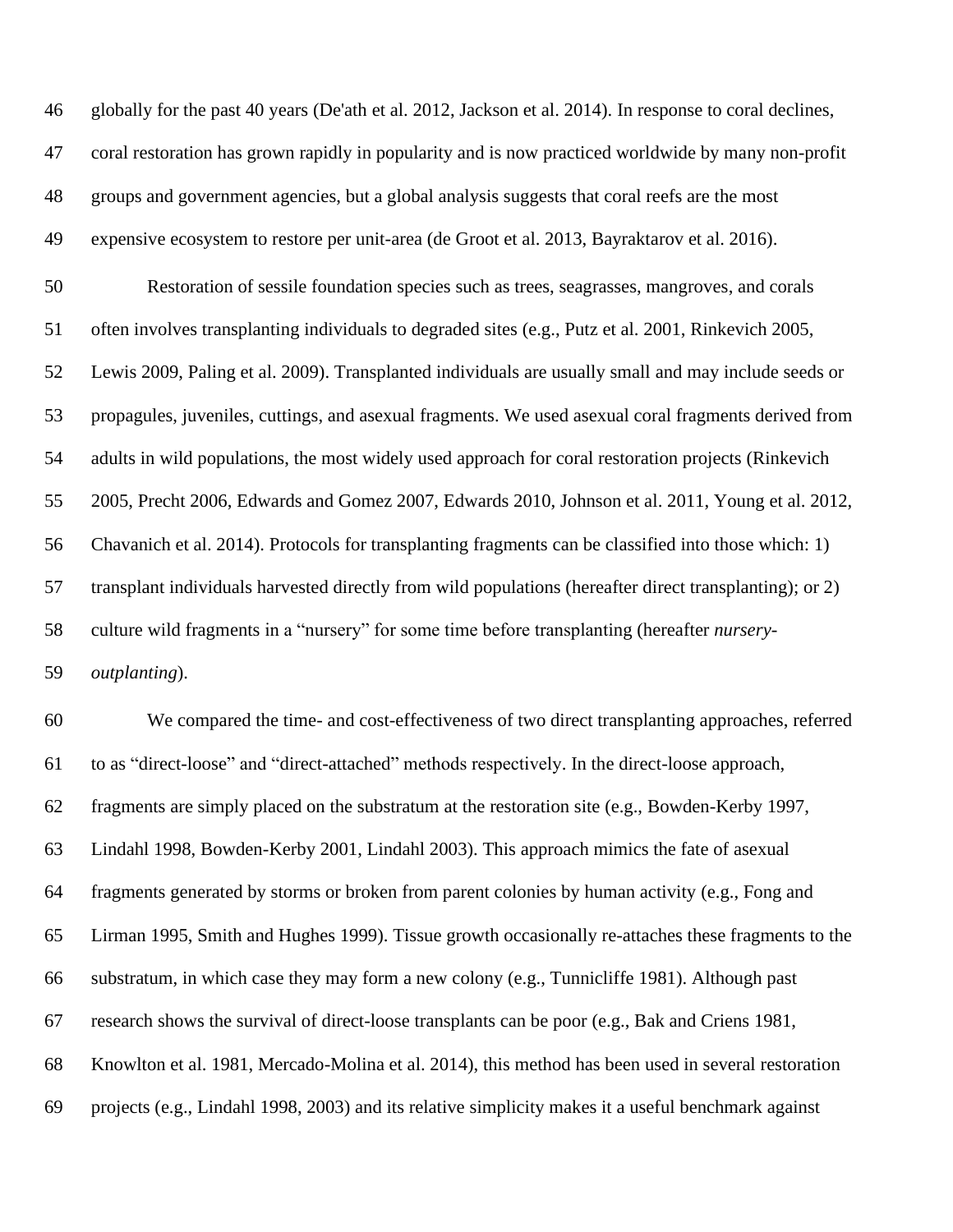which to evaluate more elaborate and expensive methods. More common, however, is the direct- attached method wherein transplanted coral fragments are manually secured to the substratum. Securing fragments increases the probability that they will subsequently grow to self-attach to the reef (e.g., Guest et al. 2011) and so improves their long-term survival (e.g., Forrester 2011, Forrester et al. 2014), but the benefit of this improved survival has rarely been weighed against the increased time and money required (Edwards et al. 2010).

 We also compared direct transplants to nursery outplants. Nursery outplanting has been widely adopted, and typically involves the culturing fragments in sheltered inshore nursery sites away from reefs (Epstein et al. 2003, Rinkevich 2005). Nursery cultivation usually involves constructing structures to hold or suspend the coral fragments, plus regular cleaning and maintenance of the nursery apparatus, so almost certainly requires a greater investment of time and money per coral than direct transplanting. Nurseries have been advocated for multiple reasons (Rinkevich 2005, 2014), but we evaluated only their hypothesized benefits for fragment growth and survival. These benefits are predicted because fragments in nurseries can be positioned for exposure to favorable flow and lighting conditions, and isolated from the harmful effects of sediment, competitors, predators, and pathogens present on the reef (Epstein et al. 2003). Direct comparisons among these protocols are limited (for an exception see dela Cruz et al. 2015), so our objective was to quantify the cost- and time-efficiency of the two methods to test whether the expected higher survival of nursery outplants offsets the increased costs of cultivation.

#### **Methods**

## *Study Species*

 We studied staghorn corals, *Acropora cervicornis* (Lamarck, 1816), formerly a major reef-building coral in Caribbean at intermediate depths (5-15 m). This species suffered a particularly acute decline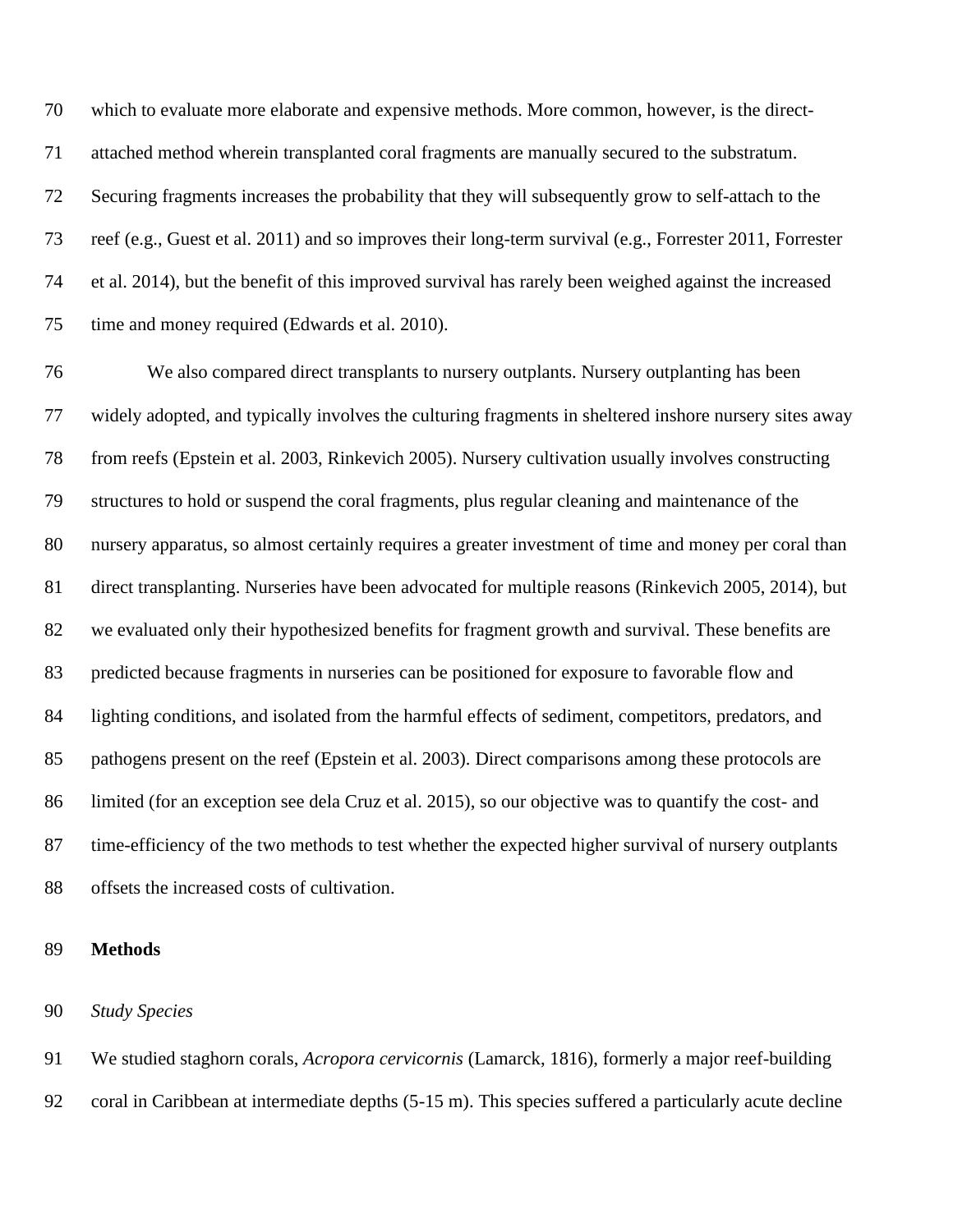region-wide since the 1980s (Jackson et al. 2014), which prompted its listing under the US endangered species act, the IUCN red list, and CITEs Appendix II (National Marine Fisheries Service 2006). Fragmentation and reattachment is an important mechanism of asexual reproduction for this, and other branching coral species (Highsmith 1982). Fragments are generated naturally by storms, unintentionally when boats and people collide with reef, and deliberately when colonies are pruned for restoration (Johnson et al. 2011, Young et al. 2012). Fragments generated from each of these sources grow quickly and have been used for both direct transplanting and nursery outplanting (Johnson et al. 2011, Young et al. 2012). *Acropora cervicornis* is the species most commonly used species for reef restoration in the Caribbean (Young et al. 2012, Schopmeyer et al. 2017), and *Acropora* is the most widely used genus for restoration globally (Edwards and Gomez 2007, Rinkevich 2014).

#### *Source and Restoration Sites*

 To increase generality of the outcome, we used two study sites, Harris Ghut (HG) and Muskmelon Bay (MB), both of which were near Guana Island, British Virgin Islands: (Figure S1). MB was 107 roughly 420 m<sup>2</sup> in area and HG was roughly 800 m<sup>2</sup>. Both sites are wave-protected fringing reefs, close to horizontal in profile, with relatively low rugosity (1.6-1.9 based on the chain method ([Alvarez-Filip et al. 2009]) and low total coral cover (5-10%). Although *A. cervicornis* is now rare 110 on both reefs (<0.2% cover), their depth (5-7 m) and leeward location (Goreau 1959, Bak 1977), plus local eyewitness accounts from the 1980s, suggest they are suitable habitat. We collected 780 "fragments of opportunity" for the study (Johnson et al. 2011, Young et al. 2012). Fragments were sourced from two leeward reefs (2-7 m deep) that were 2-4 km from the restoration sites and support recovering *A. cervicornis* populations (Figure S1). Fragments were collected on snorkel, placed in bins of seawater on a boat, and then taken directly to the restoration sites. At the restoration site,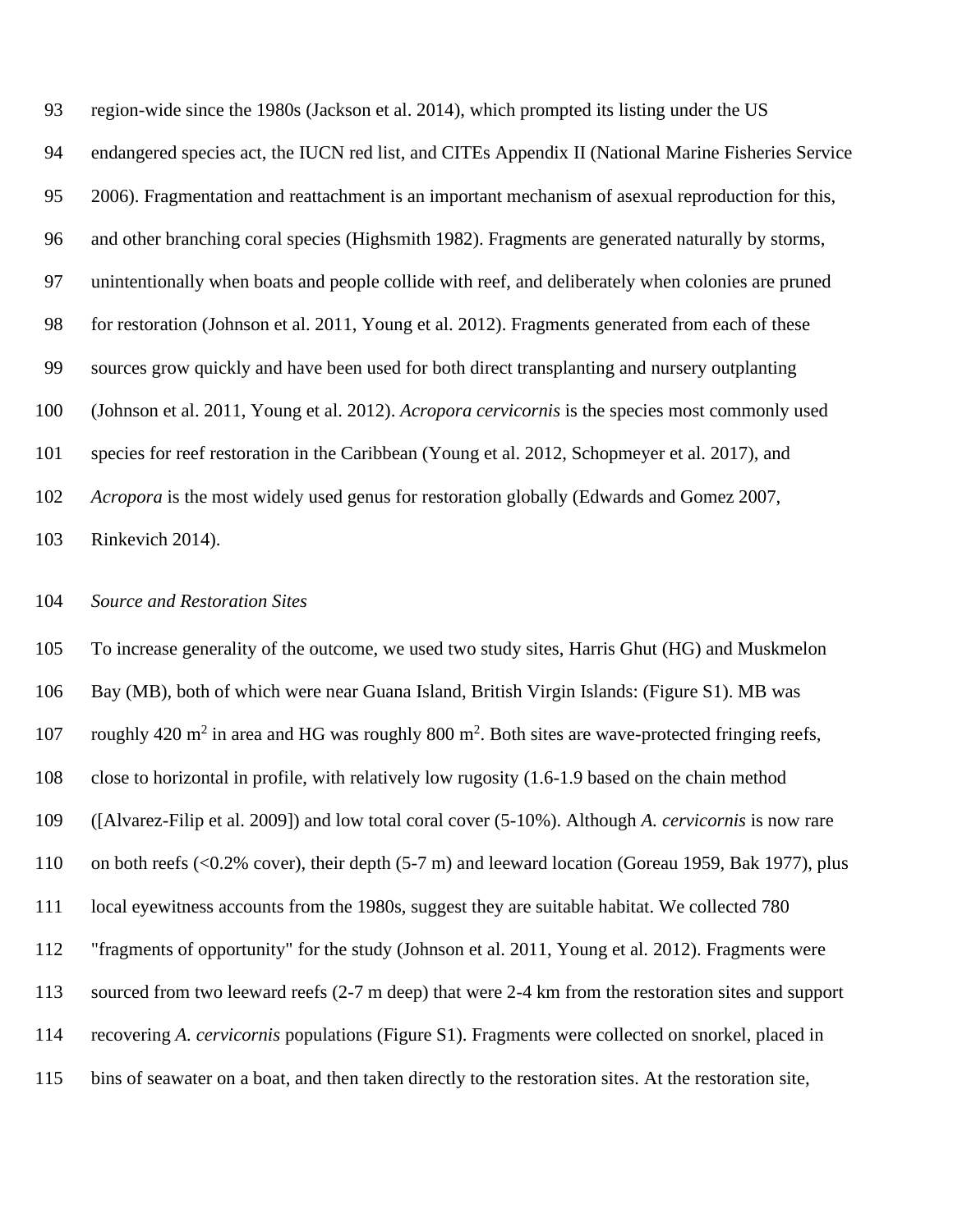fragments were placed temporarily on the reef for 1-6 days, after which they were assigned to one of the treatments to start the experiment (start dates ranged from 13-19 Aug 2013). Although variable, time between transport and the start of the experiment was equal among treatments so it did not affect

the outcome.

*Experimental Design*

 Fragments were randomly assigned to one of three treatments (Figure S2): 1) Direct-loose transplants 122  $(n = 138 \text{ at HG}, n = 45 \text{ at MB})$ ; 2) Direct-attached transplants  $(n = 225 \text{ at HG}, n = 81 \text{ at MB})$ ; and 3) 123 Nursery-outplants ( $n = 183$  at HG,  $n = 108$  at MB).

 In August, we constructed three line nurseries at MB and four at HG (see Johnson et al. 2011, Griffin et al. 2012). Nurseries were placed in sandy protected areas, 7-10 m deep, 25-40 m inshore from each restoration reef (Figure S3). Each nursery consisted of a rigid outer PVC frame (2m x 2 m or 2m x 3m), from which we strung rows of monofilament line spaced 25-cm apart. The nursery- outplant fragments were hung from the monofilament at 25-cm intervals using plastic-coated wire (Figure S4). Each nursery was anchored using concrete blocks and suspended vertically using subsurface buoys so that the corals were 5-7 m deep. Nurseries were not maintained after set-up, but there was no obvious subsequent overgrowth by fouling organisms.

 In August, we placed the direct-loose fragments on the reef, and the direct-attached fragments were secured to the reef using cable ties (see Garrison and Ward 2008) tied to masonry nail anchors (see Lirman et al. 2014). Twelve weeks later (24-27 October 2014), the nursery-outplants were removed from the nursery and secured to the reef using cable ties. We ensured that fragments from different treatments were interspersed at each site, and were at roughly equal densities (all fragments 137 were  $\geq$  40 cm apart). When corals from all treatments were first moved to the reef, we photographed them, mapped their location and secured a numbered identification tag to the reef nearby (Figure S2)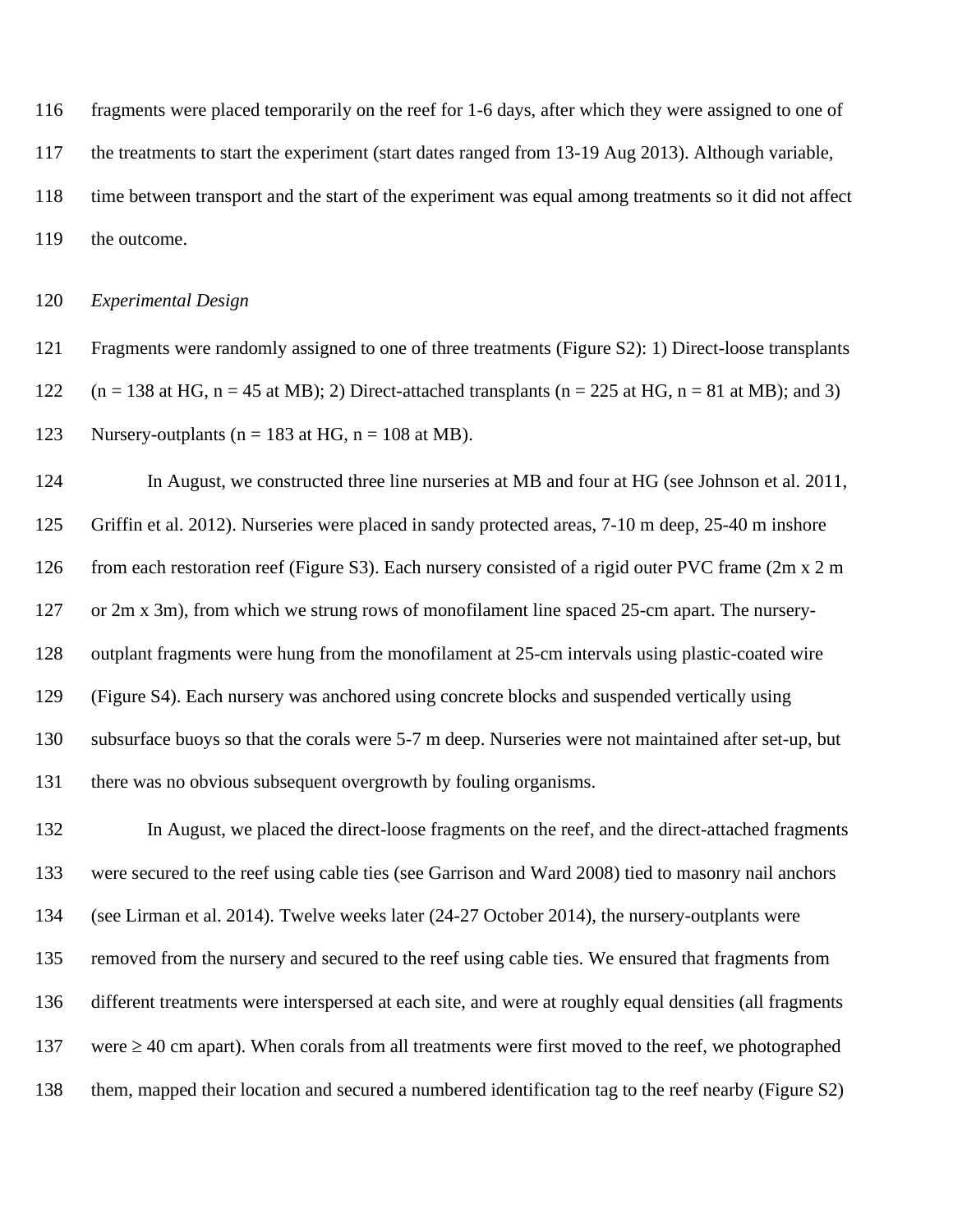(Forrester 2011). We monitored the survival and growth of the coral fragments after 12 weeks (26-29 October 2013), after 24 weeks (19-21 January 2014) and after 64 weeks (26-28 October 2014).

*Acropora cervicornis* fragments can grow to form a tissue connection with the reef within 8 weeks of

transplanting (e.g., Bowden-Kerby 2001), so corals from all treatments had time to self-attach to the

reef and experience ecological conditions on the reef (Guest et al. 2011, Forrester et al. 2014).

 Because direct-loose fragments were not attached to the substratum, they could potentially be moved by currents. To track their survival, we thus searched the entire site and the area within 5 m of the perimeter in case fragments had been moved out of the site. Each time the fragments were 147 monitored, we took several photographs of each fragment encountered and, using the maps and previous photographs, we attempted to identify each loose fragment based on its location and 149 appearance. Relatively few fragments disappeared during the study (direct-loose:  $n = 10$ , direct-150 attached:  $n = 3$ , nursery-outplants,  $n = 2$ ). When calculating survival, corals that disappeared were assumed to have died.

#### *Measuring Fragment Survival*

 We compared the survival of fragments between treatments and sites using the non-parametric Kaplan-Meier survival model (Lee 1992, Kleinbaum and Klein 2011). Because periodic monitoring yields a record of whether a coral is alive on each census date, estimates of survival time were thus either interval-censored (when a fragment died between two censuses) or right-censored (when the fragment was still alive at the end of the study) (Lee 1992). Separate survival curves were fit for each 158 treatment  $\times$  site combination, and the survival parameters were judged different if their 95% confidence intervals did not overlap.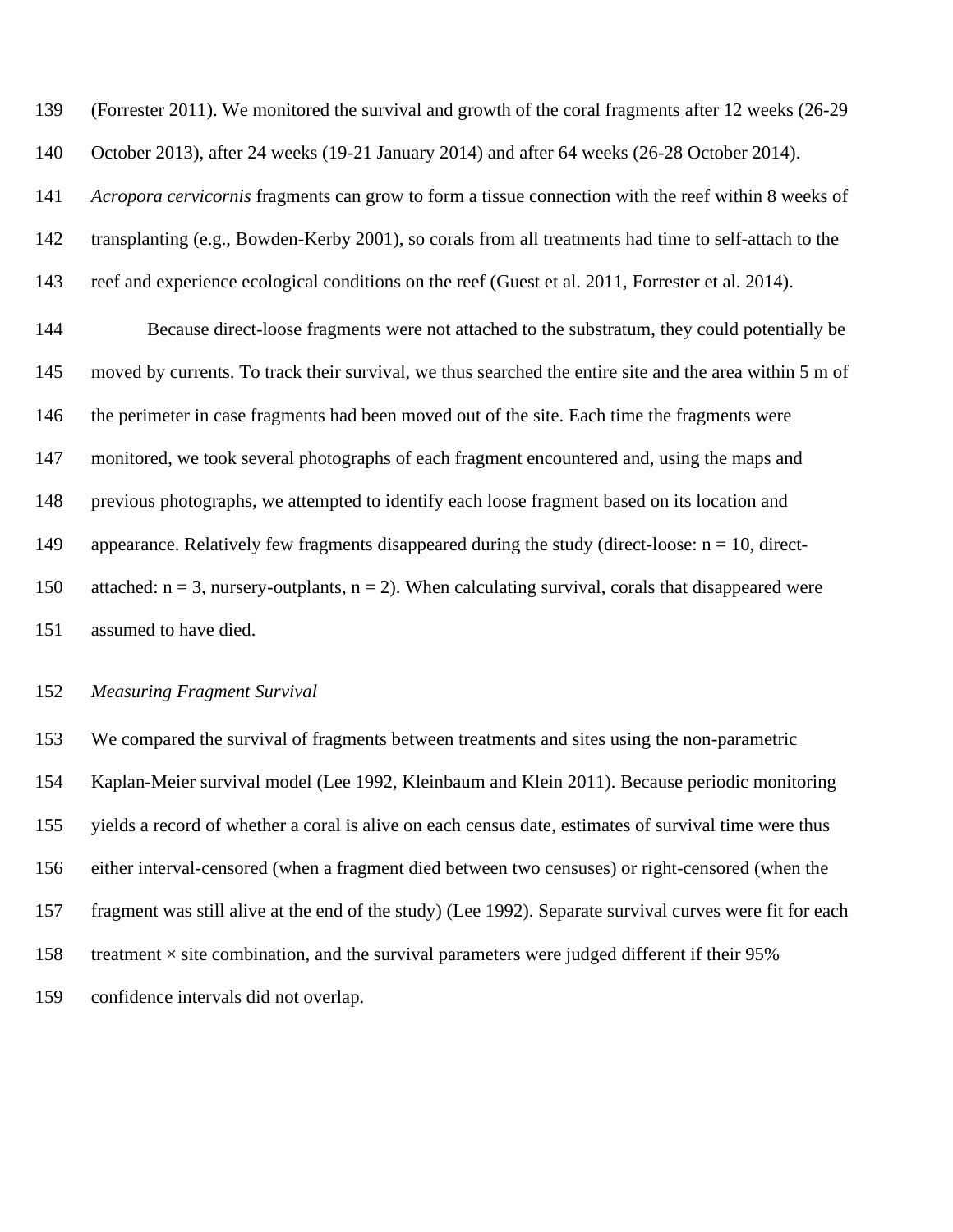#### *Measuring Fragment Growth and Tissue Production*

 *Acropora cervicornis* colonies are composed of cylindrical branches whose diameter varies much less than their length, so we summed the length of all branches, excluding areas of dead tissue, as a simple estimate of colony size (hereafter TLD, see Figure 5 and Shinn (1966)). To assess colony growth, we compared the mean TLD of surviving colonies among treatments (a fixed effect) and sites (a random effect) at the start and end of the experiment using a two-factor analysis of variance (ANOVA). The ANOVA model included the two main effects and their interaction. Before conducting the analyses, we checked whether the data met the assumptions of ANOVA (TLD data at the end of the experiment 168 were heteroscedastic and so were  $log_{10}$  transformed to meet the assumption of equal variances). To assess how much new live tissue was produced per coral, we also calculated net tissue 170 production over the course of the study (TLD<sub>final</sub>/TLD<sub>initial</sub>). To measure TLD divers took photographs of each coral from different angles to capture images of each branch, with a ruler in the frame to provide a scale. We later used image analysis software (ImageJ) to measure each branch (Abramoff et al. 2004). To check of the accuracy of the photographic method, divers also measured a subset of the 174 corals ( $n = 102$ ) in the field using a flexible tape measure (Figure S6). There was a close relationship 175 between the direct field (x) and photographic (y) TLD measurements (linear regression:  $(n = 102$ , 176 range of TLD = 2-173 cm,  $y = 5.51 + 0.78x$ ,  $r^2 = 0.91$ ), suggesting that measurement error did not

obscure differences between treatments (Figure 2) (Kiel et al. 2012).

#### *Quantifying the Outcome of the Restoration in Terms of Time and Cost Invested*

 To evaluate the time and cost-efficiency of the three restoration methods, the time needed to establish each coral on the reef was quantified (hrs per coral; Table S1). We logged each step of the restoration process at the field site (Table S1), but excluded accessory tasks such as washing SCUBA gear and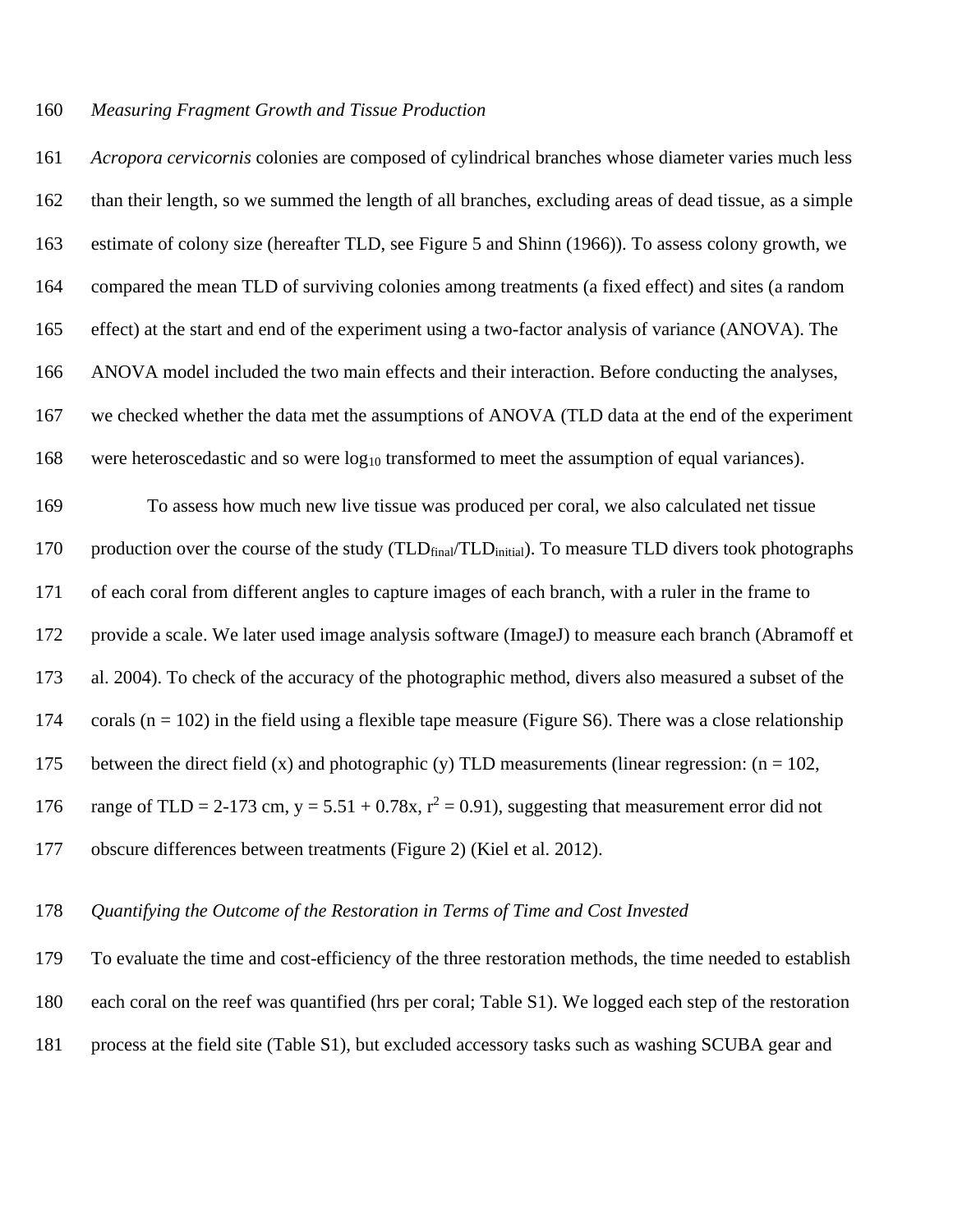filling tanks. Time to complete tasks common to all methods, such as searching donor sites for fragments, was divided according to the number of corals involved per treatment.

 We also calculated the local purchase price of materials needed to establish each coral at the restoration site in US\$ per fragment, which included materials for attaching corals to the reef and materials for the nursery frames (Table S2). We excluded some costs that were common to all methods (e.g., SCUBA and snorkel equipment for participants, and bins to hold fragments while being transported in the boat), and others that are context- and location-specific (e.g., air travel to the project site, food, and accommodation costs) (Edwards et al. 2010). We also excluded the time and cost invested in the scientific monitoring such as attaching tags, measuring, and photographing corals because this is not essential for practical restoration projects.

 We then calculated coral survival and tissue production as a function of the time invested and money spent on materials. To measure return on time invested, we calculated the number of surviving corals at the end of the study that were produced per hr of initial set-up time (survivors after 64 weeks 195 per hr). We also calculated the net production of coral (TLD<sub>final</sub>/TLD<sub>initial</sub>) per hr of initial set-up time. To measure return based on financial cost, we calculated the number of surviving corals at the end of the study that were produced per dollar of materials (survivors after 64 weeks per US\$) and net coral 198 production ( $TLD<sub>final</sub>/TLD<sub>initial</sub>$ ) per dollar of materials.

### **Results**

#### *Survival*

 At both sites, survival of loose fragments was significantly lower than that of nursery and directly attached fragments by the end of the study (Figure 1 and Figure S7). Survival of corals from the latter two treatments was site-dependent (Figure S7). In Harris Ghut, nursery fragments survived significantly better than directly attached fragments while suspended on the nursery frames, but this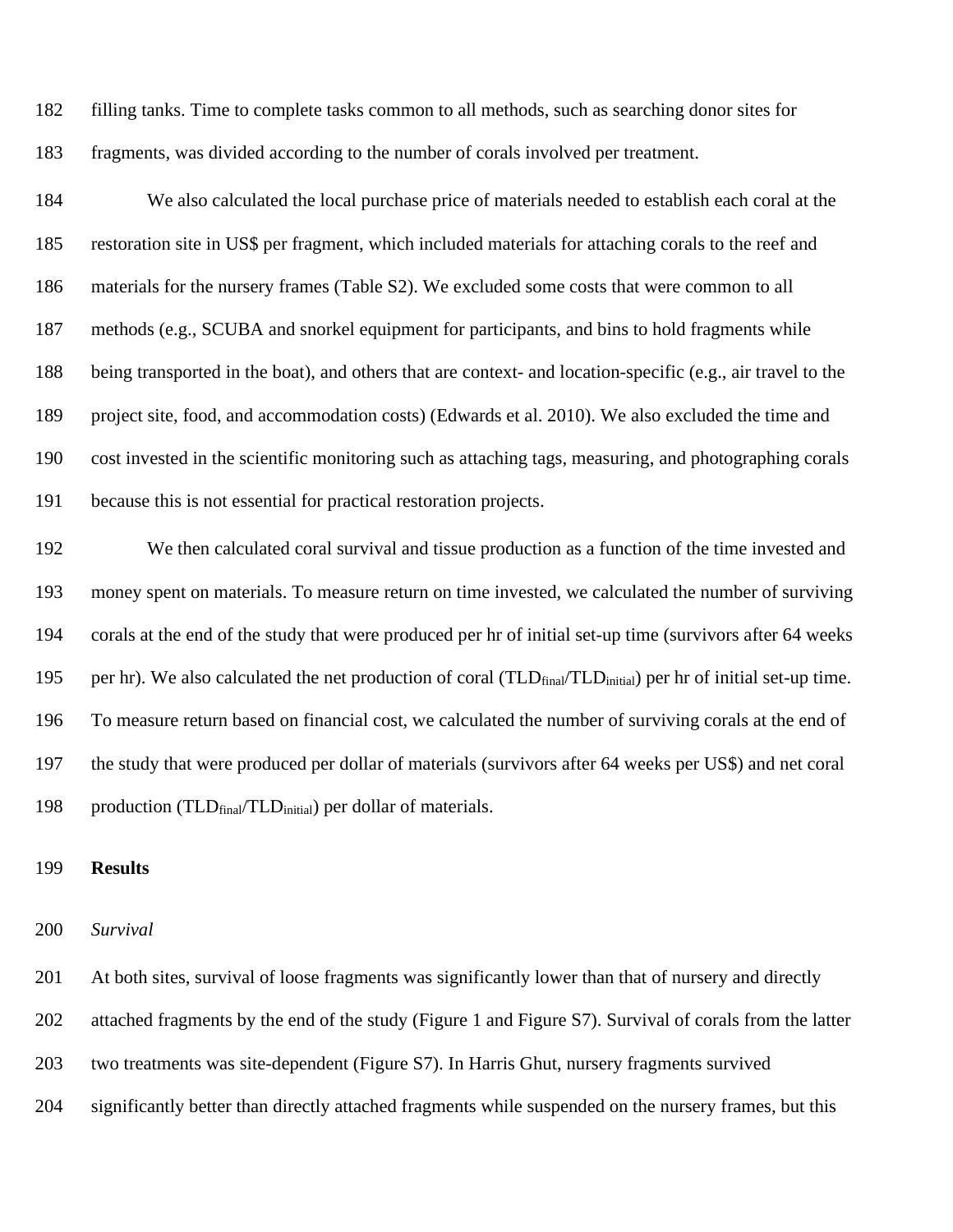initial advantage was subsequently overturned and, at the end of the experiment, survival did not differ between the two treatments (Figure S7). In Muskmelon Bay, however, the survival of nursery outplants was significantly lower than that of directly attached fragments throughout (Figure S7). Pooling sites to give a project-wide overview revealed no overall difference in the survival of direct-attached fragments and nursery-outplants (Figure 1).

#### *Growth of Surviving Fragments*

 At the start of the experiment, fragments did not differ in size among treatments or sites (ANOVA: p  $212 > 0.05$  for main effects and interaction term; Figure 1 and Figure S8). At the end of the experiment, however, direct outplants at Muskmelon Bay had grown significantly larger than all other groups of 214 fragments (ANOVA: treatment  $\times$  site interaction;  $F_{2,300} = 4.18$ ,  $p = 0.016$ ; Fig. S9). Although the differences between restoration treatments were site-specific, pooling sites to give a study-wide overview revealed that direct-attached fragments generally reached larger sizes than nursery-outplants and direct-loose fragments (Figure 2).

#### *Return on Investment*

 Even though directly transplanted loose fragments took little time to place on the bottom, the fact that they survived so poorly meant that there were few survivors and very little return on investment (Figures 3 and 4). For the remaining two treatments, survival was similar but nursery-outplants received a greater investment of time and money per coral than direct-attached fragments. Consequently, direct transplanting produced roughly twice as many surviving corals per hr invested, and three times as many survivors per dollar, as the nursery treatment (Figure 3). Because direct- transplants grew slightly faster than nursery-outplants, the differential in return on investment was magnified further when expressed as net tissue production (Figure 4).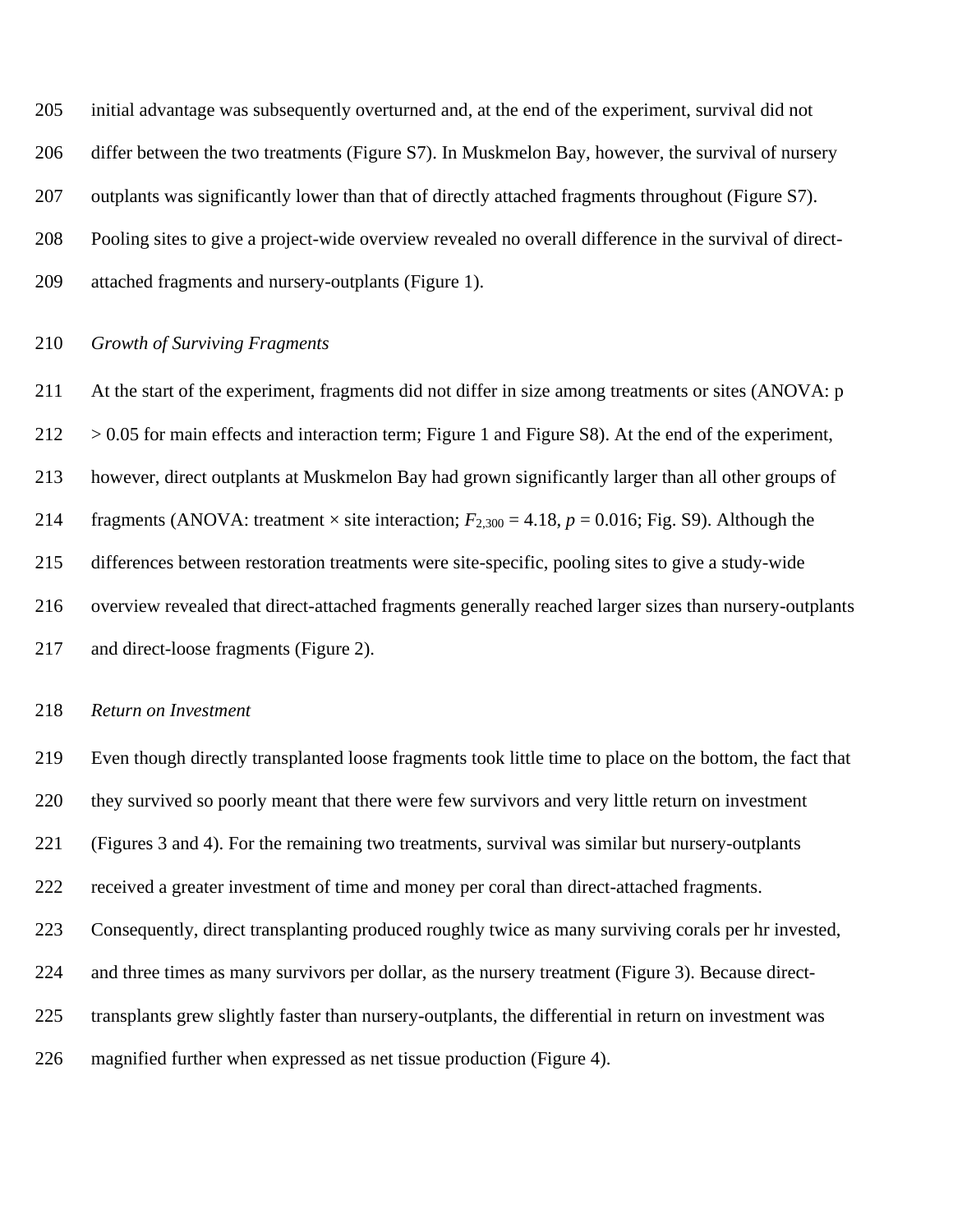#### **Discussion**

 The poor survival of loose transplants is consistent with most previous studies of loose fragments (e.g., Bowden-Kerby 1997, Lindahl 1998, Smith and Hughes 1999, Bowden-Kerby 2001, Forrester 2011), suggesting that this method would only become efficient if fragments were extremely plentiful and securing fragments to the reef was very expensive and time-consuming. Because hurricane damage to branching corals can create enormous numbers of fragments, most of which die in the subsequent months (e.g., Knowlton et al. 1981), the immediate aftermath of a major storm might create a situation favoring this method. Other agents of extensive local damage, such as a major boat grounding, might also create conditions for this method to be cost- and time-efficient. Because nursery outplants and direct-attached transplants had similar survival, our results did

 not support the hypothesis that time in a nursery improves the subsequent survival of transplanted corals (Epstein et al. 2003). Broadly similar findings were reported in the only other direct comparison of these methods we know of (dela Cruz et al. 2015). While in nurseries, fragments of two non-branching Pacific corals survived better than equivalent direct transplants, but this advantage dissipated when corals from the nursery were then placed on the reef alongside direct outplants (dela Cruz et al. 2015).

 Although the overall survival of nursery outplants and direct-attached transplants was similar in our study, we did observe differences between the two treatments in apparent causes of death. A macroalgal bloom (*Dictyota* spp.) coincident with the start of the study appeared to smother many direct transplants but had no effect on fragments while they were in the nursery, which supports the hypothesis that being on the reef places direct-transplants at risk from negative species interactions (Forrester et al. 2012, Johnston and Miller 2014, Miller et al. 2014, Casey et al. 2015). Both groups of corals were vulnerable to human impacts, but from different activities. In Muskmelon Bay, some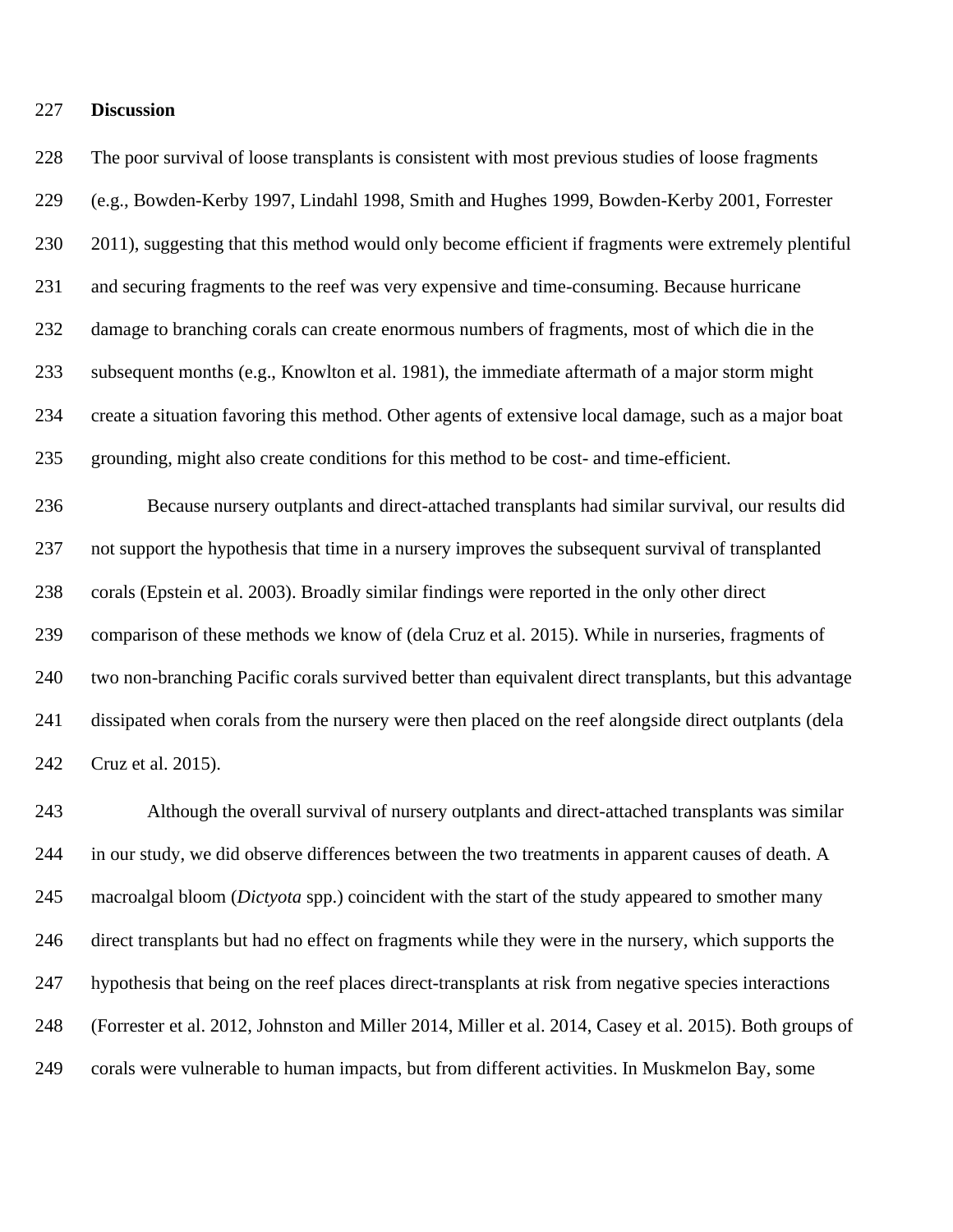direct-transplants were apparently killed by boat anchoring, while some nursery corals died as a result of physical damage to the nursery frames (we believe the frames were damaged inadvertently by fishing nets). Future studies are needed to test whether other agents of coral mortality differentially impact nursery outplants and direct transplants. Both groups are vulnerable to storms, predators, climate-induced bleaching events, and disease epidemics (e.g., Garrison and Ward 2008, Shaish et al. 2010a, b, Forrester et al. 2014), and more direct comparisons are needed to quantify their relative importance and quantitative effects.

 We also found that the costs of restoration differed among the three methods tested. A cross- ecosystem comparison revealed that coral reefs are typically the most expensive habitat to restore per unit area (de Groot et al. 2013, Bayraktarov et al. 2016), which raises the concern that high costs will limit all coral restoration projects to rehabilitating tiny areas relative to the vast swaths of degraded reef (Mumby and Steneck 2008). For that reason, all three methods we selected for comparison were relatively simple and inexpensive because we assumed low-cost protocols may be more readily adopted by non-specialists and scaled-up to restore large areas of reef. Although material costs are rarely quantified, other materials that have been used to stabilize transplanted corals and construct nurseries appear to vary widely in cost (Bayraktarov et al. 2016). For example, the cable ties and nails we used to affix corals to the reef are similar to string and wire in having a relatively low cost per- coral, whereas other frequently used alternatives such as epoxy and hydrostatic cement are more expensive. Likewise, the pvc and fishing line we used to construct nursery frames is likely cheaper than some other options, such as epoxy-coated rebar.

 Perhaps the most important decision we made to reduce costs was to keep corals in the nursery for a short time and perform no maintenance. An abridged nursery phase has been tested occasionally (dela Cruz et al. 2015), but the most studies have kept corals in the nursery far longer, regularly cleaned the nursery apparatus, removed encroaching predators, excised diseased tissue, and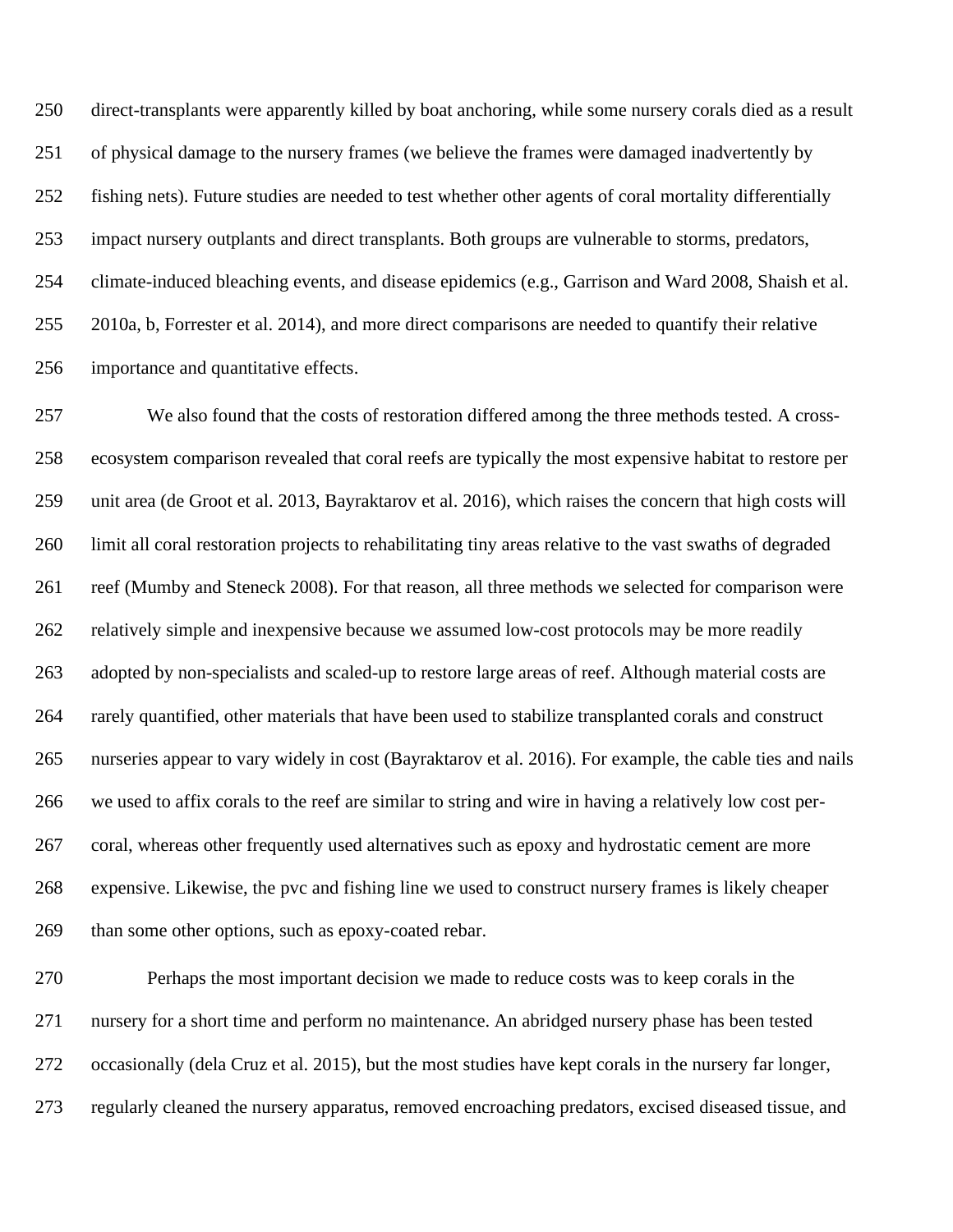even provided supplemental feeding (Rinkevich 2005, Precht 2006, Edwards and Gomez 2007, Edwards 2010, Johnson et al. 2011, Young et al. 2012, e.g., Chavanich et al. 2014, Toh et al. 2014). Additional explicit comparisons between methods are thus needed to test if our preference for simplicity was justified, or whether the greater expense and labor requirements of these more elaborate and extended nursery methods are outweighed by substantial improvements in coral survival and tissue production.

 Our analysis represents a simple and partial assessment of the costs and benefits of restoration. We compared costs based on the direct investments of time and money necessary to set- up and maintain a project because these costs are important for practitioners and non-profit groups to consider when allocating their limited resources (de Groot et al. 2013). The assessment of project costs could be expanded to include other costs, such as damage to the donor site (though we suggest this cost was negligible in our study) and the opportunity cost from benefits forgone in the absence of restoration (Spurgeon 2001, de Groot et al. 2013). There is also scope for improvement in our analysis of the benefits of restoration. Like most previous analyses, the benefit of our restoration was measured based only on the demography of the transplanted coral species (Rinkevich 2005, Precht 2006, Edwards 2010, Johnson et al. 2011, Young et al. 2012, Schopmeyer et al. 2017). While comparing unit benefits per coral after a semi-arbitrary endpoint is a reasonable starting point (Edwards et al. 2010), and can be expanded in innovative ways (Rinkevich 2015), we urgently need longer-term assessments of benefits based on how the entire ecological community responds to the restoration (e.g., Cabaitan et al. 2008, Yap 2009, Merolla et al. 2013, dela Cruz et al. 2014). This would allow use of well-established frameworks for the valuation of ecosystem services (Kumar 295 2010, ten Brink 2011), and so provide a more comprehensive measure of the monetary value of restored reefs (de Groot et al. 2012, de Groot et al. 2013).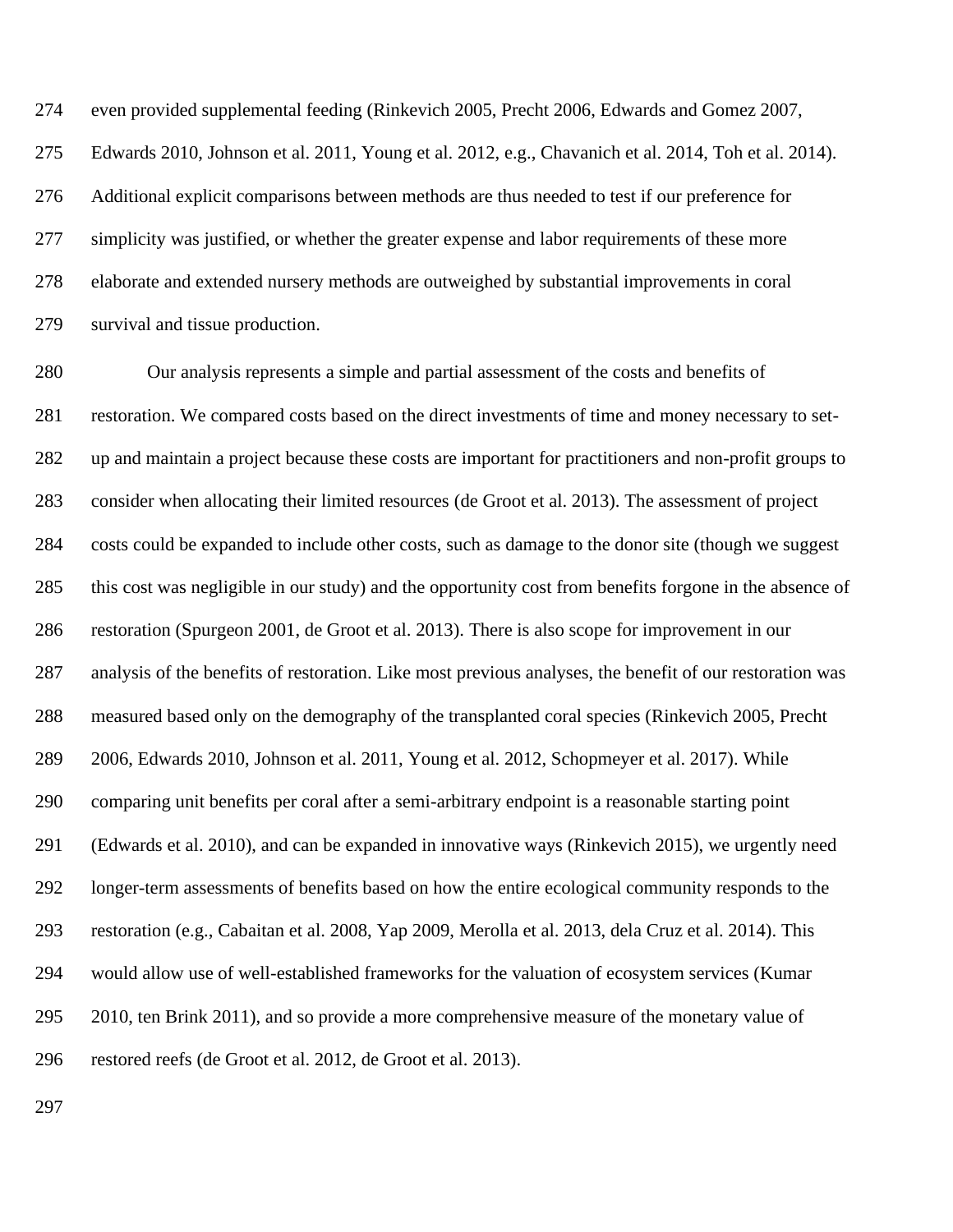| 298 | <b>Acknowledgements</b> |  |
|-----|-------------------------|--|
|-----|-------------------------|--|

| 299 | Thanks to Patricia Baily, Allison Holevoet, Meagan Leppicello, and Samantha Musser for                   |
|-----|----------------------------------------------------------------------------------------------------------|
| 300 | contributions to fieldwork and measuring images, and to the staff on Guana Island who provided           |
| 301 | valuable logistical support. We are grateful for financial support from the Falconwood Foundation,       |
| 302 | Dive BVI, RI-EPSCoR's SURF Fellowship program, the University of Rhode Island's Coastal                  |
| 303 | Fellowship program, and the University of Alaska MESAS IGERT Program (NSF award 0801720).                |
| 304 |                                                                                                          |
| 305 | <b>References</b>                                                                                        |
| 306 | Abramoff, M.D., P.J. Magelhaes and S.J. Ram. 2004. Image Processing with ImageJ. Biophotonics            |
| 307 | International 11:36-42.                                                                                  |
| 308 | Alvarez-Filip, L., N.K. Dulvy, J.A. Gill, I.M. Cote and A.R. Watkinson. 2009. Flattening of              |
| 309 | Caribbean coral reefs: region-wide declines in architectural complexity. Proceedings of the              |
| 310 | Royal Society B-Biological Sciences 276:3019-3025.                                                       |
| 311 | Aronson, J., J.N. Blignaut, S.J. Milton, D. Le Maitre, K.J. Esler, A. Limouzin, et al. 2010. Are         |
| 312 | Socioeconomic Benefits of Restoration Adequately Quantified? A Meta-analysis of Recent                   |
| 313 | Papers (2000–2008) in Restoration Ecology and 12 Other Scientific Journals. Restoration                  |
| 314 | Ecology 18:143-154.                                                                                      |
| 315 | Bak, R.P. and S.R. Criens. 1981. Survival after fragmentation of colonies of <i>Madracis mirabilis</i> , |
| 316 | Acropora palmata and A. cervicornis (Scleractinia) and the subsequent impact of a coral                  |
| 317 | disease. Proceedings of the 4th International Coral Reef Symposium (Manila) 2:221-227.                   |
| 318 | Bak, R.P.M. 1977. Coral Reefs and Their Zonation in Netherlands Antilles: Modern and Ancient             |
| 319 | Reefs. Pages 3-16 in S.H. Frost, M.P. Weiss and J.B. Saunders (eds), Reefs and Related                   |
| 320 | Carbonates-Ecology and Sedimentology. American Association of Petroleum Geologists.                      |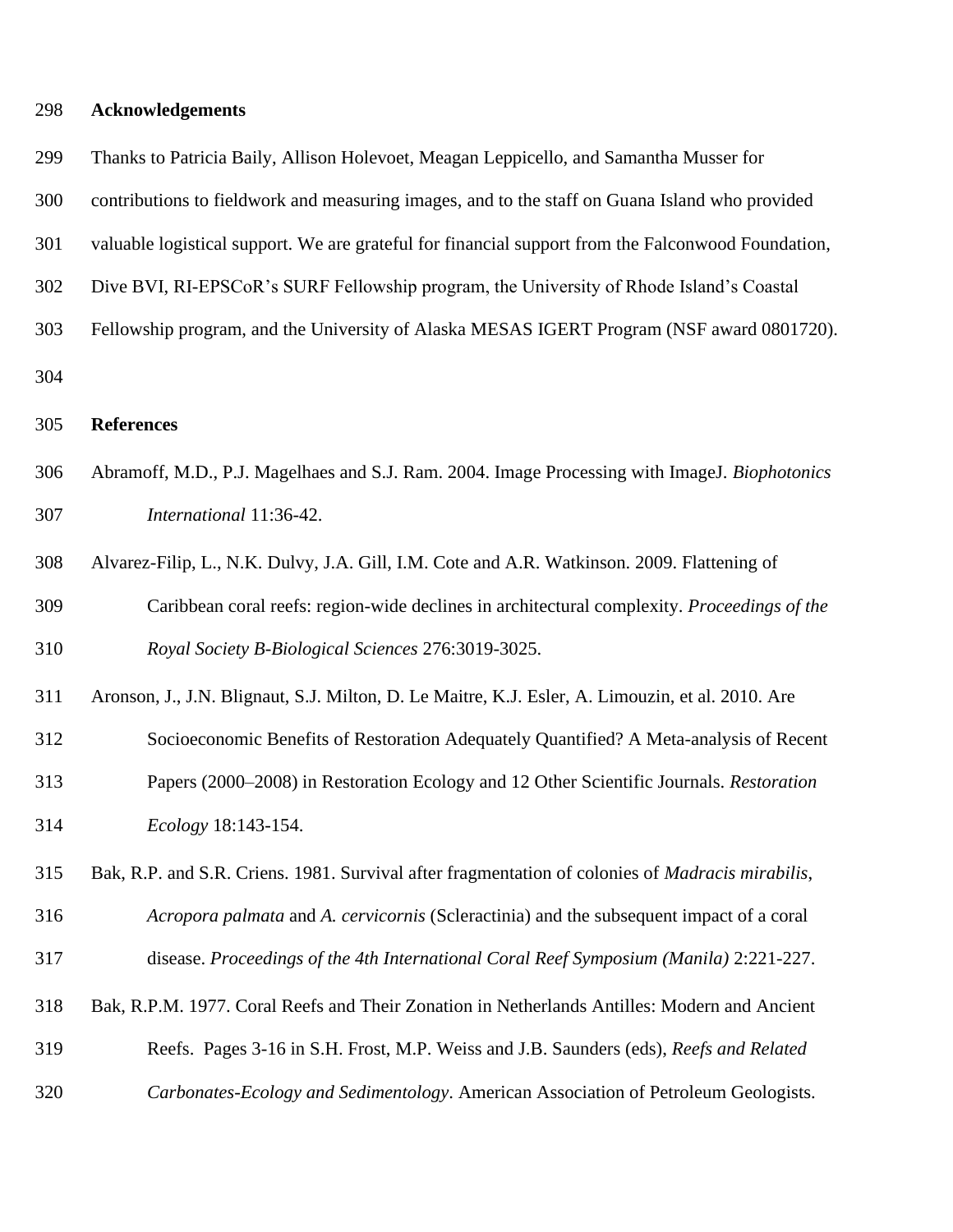| 321 | Bayraktarov, E., M.I. Saunders, S. Abdullah, M. Mills, J. Beher, H.P. Possingham, et al. 2016. The      |
|-----|---------------------------------------------------------------------------------------------------------|
| 322 | cost and feasibility of marine coastal restoration. <i>Ecological Applications</i> 26:1055-1074.        |
| 323 | Benayas, J.M.R., A.C. Newton, A. Diaz and J.M. Bullock. 2009. Enhancement of Biodiversity and           |
| 324 | Ecosystem Services by Ecological Restoration: A Meta-Analysis. Science 325:1121-1124.                   |
| 325 | Bowden-Kerby, A. 1997. Coral transplantation in sheltered habitats using unattached fragments and       |
| 326 | cultured colonies. Pages 2063-2068 in H.A. Lessios and I.G. Macintyre (eds), Proceedings of             |
| 327 | the 8th International Coral Reef Symposium. Smithsonian Tropical Research Institute.                    |
| 328 | Bowden-Kerby, A. 2001. Low-tech coral reef restoration methods modeled after natural                    |
| 329 | fragmentation processes. Bulletin of Marine Science 69:915-931.                                         |
| 330 | Cabaitan, P.C., E.D. Gomez and P.M. Alino. 2008. Effects of coral transplantation and giant clam        |
| 331 | restocking on the structure of fish communities on degraded patch reefs. Journal of                     |
| 332 | Experimental Marine Biology and Ecology 357:85-98.                                                      |
| 333 | Casey, J.M., S.R. Connolly and T.D. Ainsworth. 2015. Coral transplantation triggers shift in            |
| 334 | microbiome and promotion of coral disease associated potential pathogens. Scientific Reports            |
| 335 | 5:11903.                                                                                                |
| 336 | Chavanich, S., E. Gomez, L. Chou, B. Goh, L.T. Tan, K. Tun, et al. 2014. Coral restoration              |
| 337 | techniques in the Western Pacific region. Bangkok, Thailand: United Nations                             |
| 338 | Intergovernmental Oceanographic Sub-Commission for the Western Pacific.                                 |
| 339 | de Groot, R., L. Brander, S. van der Ploeg, R. Costanza, F. Bernard, L. Braat, et al. 2012. Global      |
| 340 | estimates of the value of ecosystems and their services in monetary units. Ecosystem Services           |
| 341 | $1:50-61.$                                                                                              |
| 342 | de Groot, R.S., J. Blignaut, S. van der Ploeg, J. Aronson, T. Elmqvist and J. Farley. 2013. Benefits of |
| 343 | Investing in Ecosystem Restoration. Conservation Biology 27:1286-1293.                                  |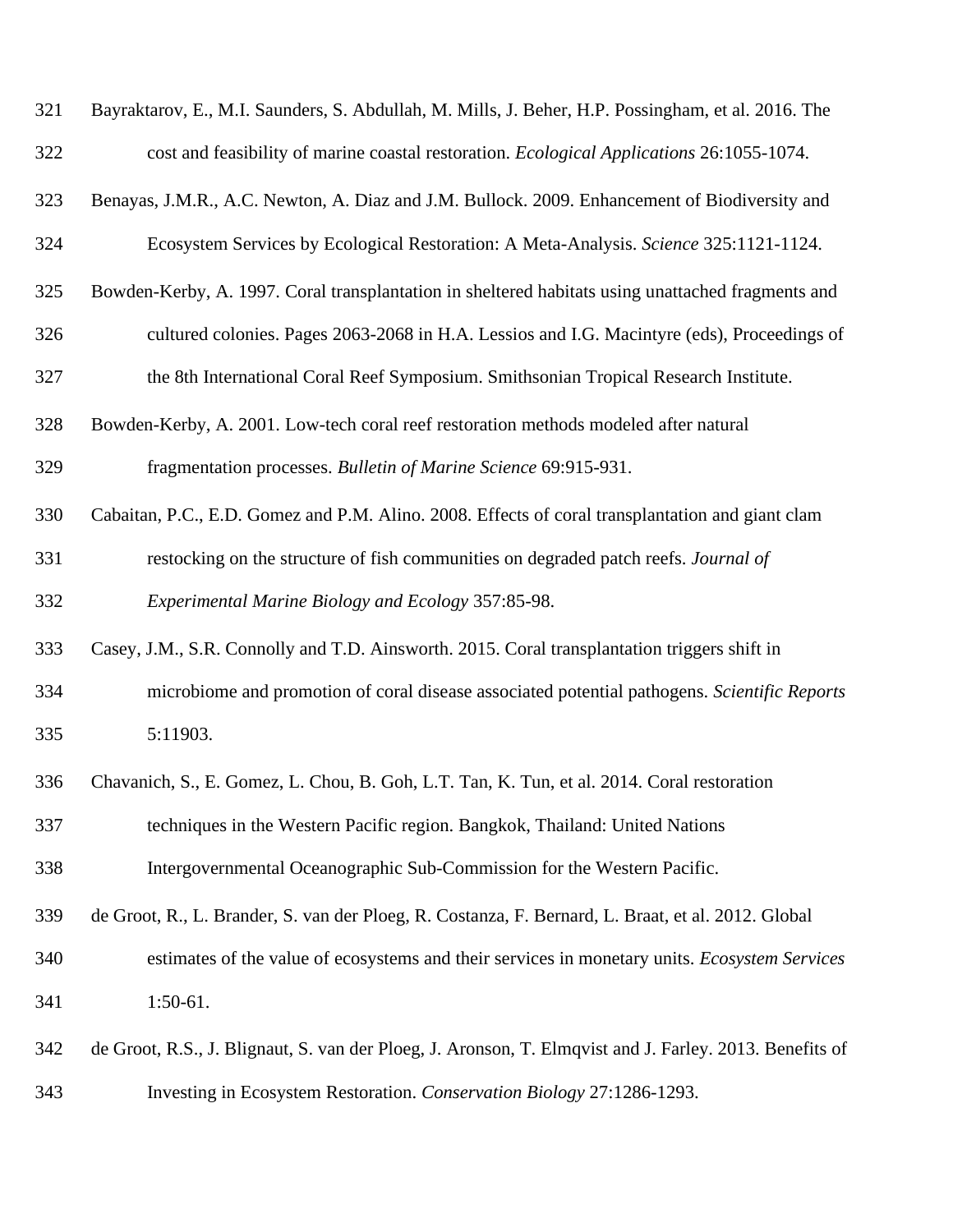- De'ath, G., K.E. Fabricius, H. Sweatman and M. Puotinen. 2012. The 27-year decline of coral cover on the Great Barrier Reef and its causes. *Proceedings Of The National Academy Of Sciences Of The United States Of America* 109:17995-17999.
- dela Cruz, D.W., B. Rinkevich, E.D. Gomez and H.T. Yap. 2015. Assessing an abridged nursery
- phase for slow growing corals used in coral restoration. *Ecological Engineering* 84:408-415.
- dela Cruz, D.W., R.D. Villanueva and M.V.B. Baria. 2014. Community-based, low-tech method of restoring a lost thicket of *Acropora* corals. *Ices Journal of Marine Science* 71:1866-1875.
- Edwards, A.J. 2010. *Reef Rehabilitation Manual*. St. Lucia, Queensland, Australia: Coral Reef Targeted Research & Capacity Building for Management Program.
- Edwards, A.J. and A.D. Gomez. 2007. *Reef restoration concepts and guidelines: Making sensible*
- *management choices in the face of uncertainty*. St. Lucia, Queensland, Australia: Coral Reef Targeted Research & Capacity building for Management Programme.
- Edwards, A.J., J. Guest, B. Rinkevich, M. Omori, K. Iwao, G. Levy, et al. 2010. Evaluating costs of restoration. Pages 113-128 in A.J. Edwards (ed), *Reef Restoration Manual*. St Lucia,
- Queensland, Australia: Coral Reef Targeted Research and Capacity Building for Management Program.
- Epstein, N., R.P.M. Bak and B. Rinkevich. 2003. Applying forest restoration principles to coral reef rehabilitation. *Aquatic Conservation: Marine and Freshwater Ecosystems* 13:387-395.
- Fong, P. and D. Lirman. 1995. Hurricanes cause population expansion of the branching coral
- *Acropora palmata* (Scleractinia): Wound healing and growth patterns of asexual recruits.
- *Marine Ecology* 16:317-335.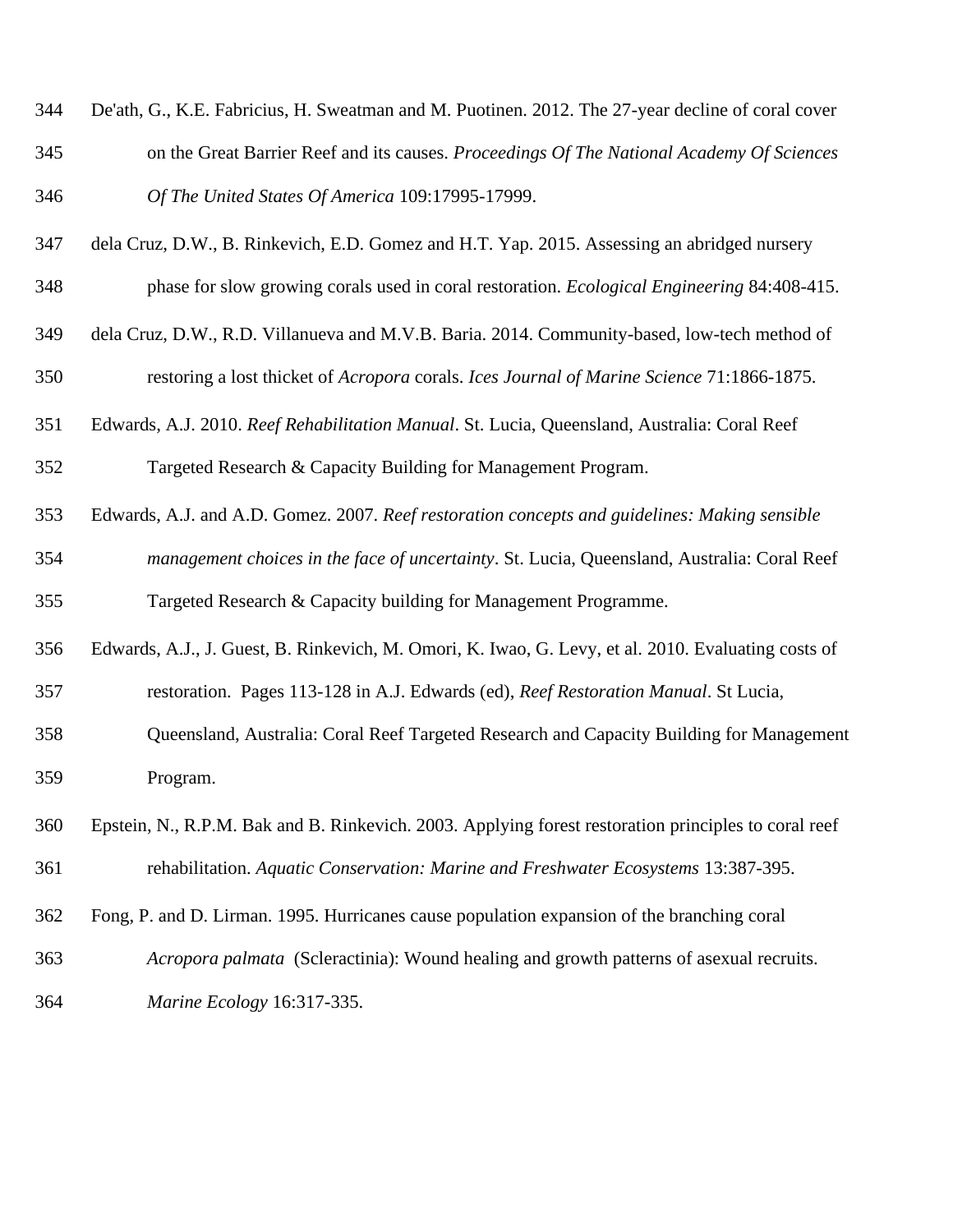| 365 | Forrester, G.E., M.A. Ferguson, C.E. O'Connell-Rodwell and L.L. Jarecki. 2014. Long-term survival  |
|-----|----------------------------------------------------------------------------------------------------|
| 366 | and colony growth of <i>Acropora palmata</i> fragments transplanted by volunteers for restoration. |
| 367 | Aquatic Conservation: Marine and Freshwater Ecosystems 24:81-91.                                   |

Forrester, G.E., A. Maynard, S. Schofield and K. Taylor. 2012. Evaluating Causes of Transplant

- Stress in Fragments of Acropora Palmata Used for Coral Reef Restoration. *Bulletin of Marine Science* 88:1099-1113.
- Forrester, G.E., O'Connell-Rodwell, C., Baily, P., Forrester, L. M., Giovannini, S., Harmon, L., Karis,
- R., Krumholz, J., Rodwell, T., Jarecki, L. 2011. Evaluating Methods for Transplanting Endangered Elkhorn Corals in the Virgin Islands. *Restoration Ecology* 19:299-306.
- Garrison, V. and G. Ward. 2008. Storm-generated coral fragments A viable source of transplants for reef rehabilitation. *Biological Conservation* 141:3089-3100.
- Goreau, T.F. 1959. The ecology of Jamaican coral reefs: Species composition and Zonation. *Ecology* 40:67-90.
- Griffin, S., H. Spathias, T.D. Moore, I. Baums and B.A. Griffin. 2012. Scaling up *Acropora* nurseries in the Caribbean and improving techniques Pages 1-5 in T.P. Hughes and D. Yellowlees (eds), 12th International Coral Reef Symposium. James Cook University.
- Guest, J.R., R.M. Dizon, A.J. Edwards, C. Franco and E.D. Gomez. 2011. How Quickly do Fragments of Coral "Self-Attach" after Transplantation? *Restoration Ecology* 19:234-242.
- Highsmith, R.C. 1982. Reproduction by Fragmentation in Corals. *Marine Ecology Progress Series* 7:207-226.
- Jackson, J., M. Donovan, K. Cramer and V. Lam. 2014. Status and trends of Caribbean coral reefs: 1970-2012. Washington, D.C.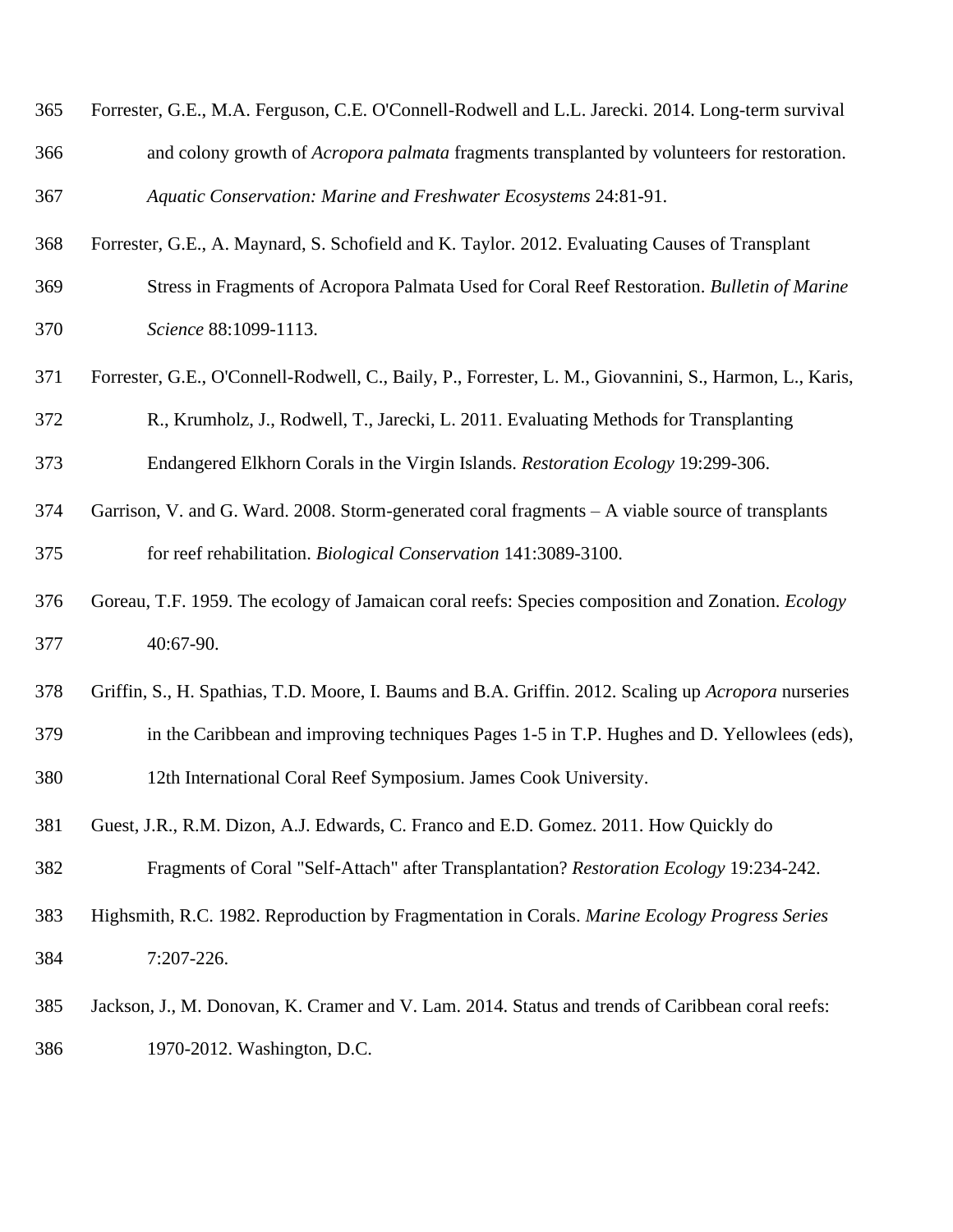- Johnson, M.E., C. Lustic, Bartels, I.B. Baums, D.S. Gilliam, L. Larson, et al. 2011. *Caribbean*
- *Acropora Restoration Guide: Best Practices for Propagation and Population Enhancement*. Arlington, VA: The Nature Conservancy.
- Johnston, L. and M.W. Miller. 2014. Negative indirect effects of neighbors on imperiled scleractinian corals. *Coral reefs* 33:1047-1056.
- Kiel, C., B. Huntington and M. Miller. 2012. Tractable field metrics for restoration and recovery monitoring of staghorn coral *Acropora cervicornis*. *Endangered Species Research* 19:171- 176.
- Kleinbaum, D.G. and M. Klein. 2011. *Survival Analysis: A Self-Learning Text, Third Edition*. New York: Springer.
- Knowlton, N., J.C. Lang, M.C. Rooney and P. Clifford. 1981. Evidence for delayed mortality in hurricane-damaged jamaican staghorn corals. *Nature* 294:251-252.
- Kumar, P. 2010. The economics of ecosystems and biodiversity—ecological and economic foundations. London.: Earthscan, p. 456.
- Lee, E.T. 1992. *Statistical Methods for Survival Data Analysis*. New York: John Wiley & Sons, Inc.
- Lewis, R.R. 2009. Methods and criteria for successful mangrove restoration. Pages 787-798 in
- G.M.E. Perillo (ed), *Coastal wetlands : an integrated ecosystem approach*. Amsterdam, Netherlands: Elsevier.
- Lindahl, U. 1998. Low-tech rehabilitation of degraded coral reefs through transplantation of staghorn corals. *Ambio* 27:645-650.
- Lindahl, U. 2003. Coral reef rehabilitation through transplantation of staghorn corals: effects of artificial stabilization and mechanical damages. *Coral reefs* 22:217-223.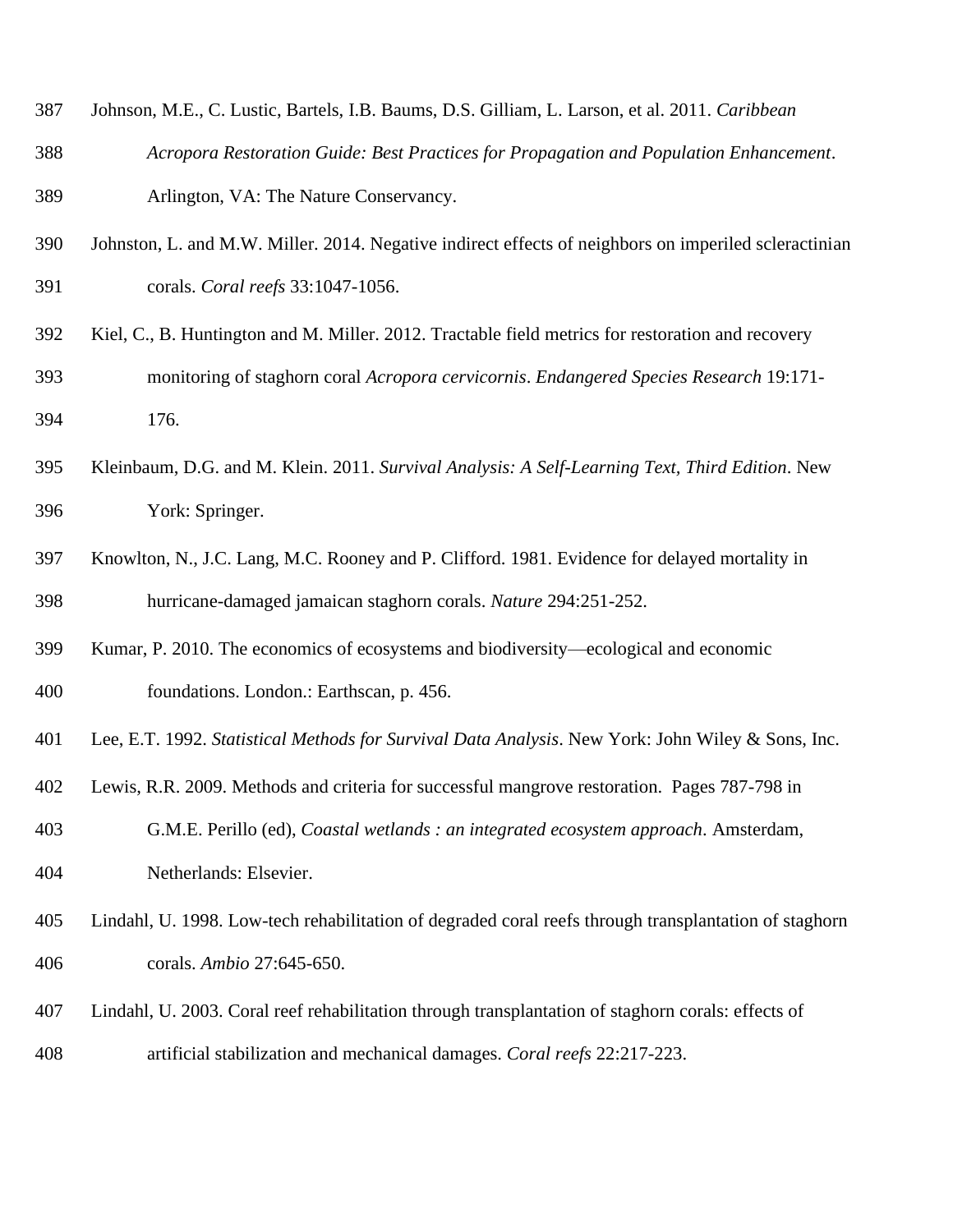| 409 | Lirman, D., S. Schopmeyer, V. Galvan, C. Drury, A.C. Baker and I.B. Baums. 2014. Growth             |
|-----|-----------------------------------------------------------------------------------------------------|
| 410 | dynamics of the threatened Caribbean staghorn coral Acropora cervicornis: Influence of host         |
| 411 | genotype, symbiont identity, colony size, and environmental setting. Plos One 9:9.                  |
| 412 | Mercado-Molina, A.E., C.P. Ruiz-Diaz and A.M. Sabat. 2014. Survival, growth, and branch             |
| 413 | production of unattached fragments of the threatened hermatypic coral Acropora cervicornis.         |
| 414 | Journal of Experimental Marine Biology and Ecology 457:215-219.                                     |
| 415 | Merolla, S.A., A.J. Holevoet, S.L. Musser and G.E. Forrester. 2013. Caribbean Damselfish            |
| 416 | Recolonize Reefs Following Coral Restoration. Ecological Restoration 31:353-356.                    |
| 417 | Miller, M.W., C. Marmet, C.M. Cameron and D.E. Williams. 2014. Prevalence, consequences, and        |
| 418 | mitigation of fireworm predation on endangered staghorn coral. Marine Ecology Progress              |
| 419 | Series 516:187-194.                                                                                 |
| 420 | Mumby, P.J. and R.S. Steneck. 2008. Coral reef management and conservation in light of rapidly      |
| 421 | evolving ecological paradigms. Trends in Ecology and Evolution 23:555-563.                          |
| 422 | National Marine Fisheries Service. 2006. Endangered and threatened species: final listing           |
| 423 | determinations for elkhorn coral and staghorn coral. Federal Register 71:26852-26872.               |
| 424 | Paling, E.I., M. Fonseca, M. van Katwijk and M. van Keulen. 2009. Seagrass restoration. Pages 687-  |
| 425 | 713 in G.M.E. Perillo (ed), Coastal wetlands : an integrated ecosystem approach.                    |
| 426 | Amsterdam, Netherlands: Elsevier.                                                                   |
| 427 | Precht, W.F. 2006. Coral reef restoration handbook: the rehabilitation of an ecosystem under siege. |
| 428 | Boca Raton, FL: CRC Press.                                                                          |
| 429 | Putz, F.E., G.M. Blate, K.H. Redford, R. Fimbel and J. Robinson. 2001. Tropical Forest Management   |
| 430 | and Conservation of Biodiversity: An Overview. Conservation Biology 15:7-20.                        |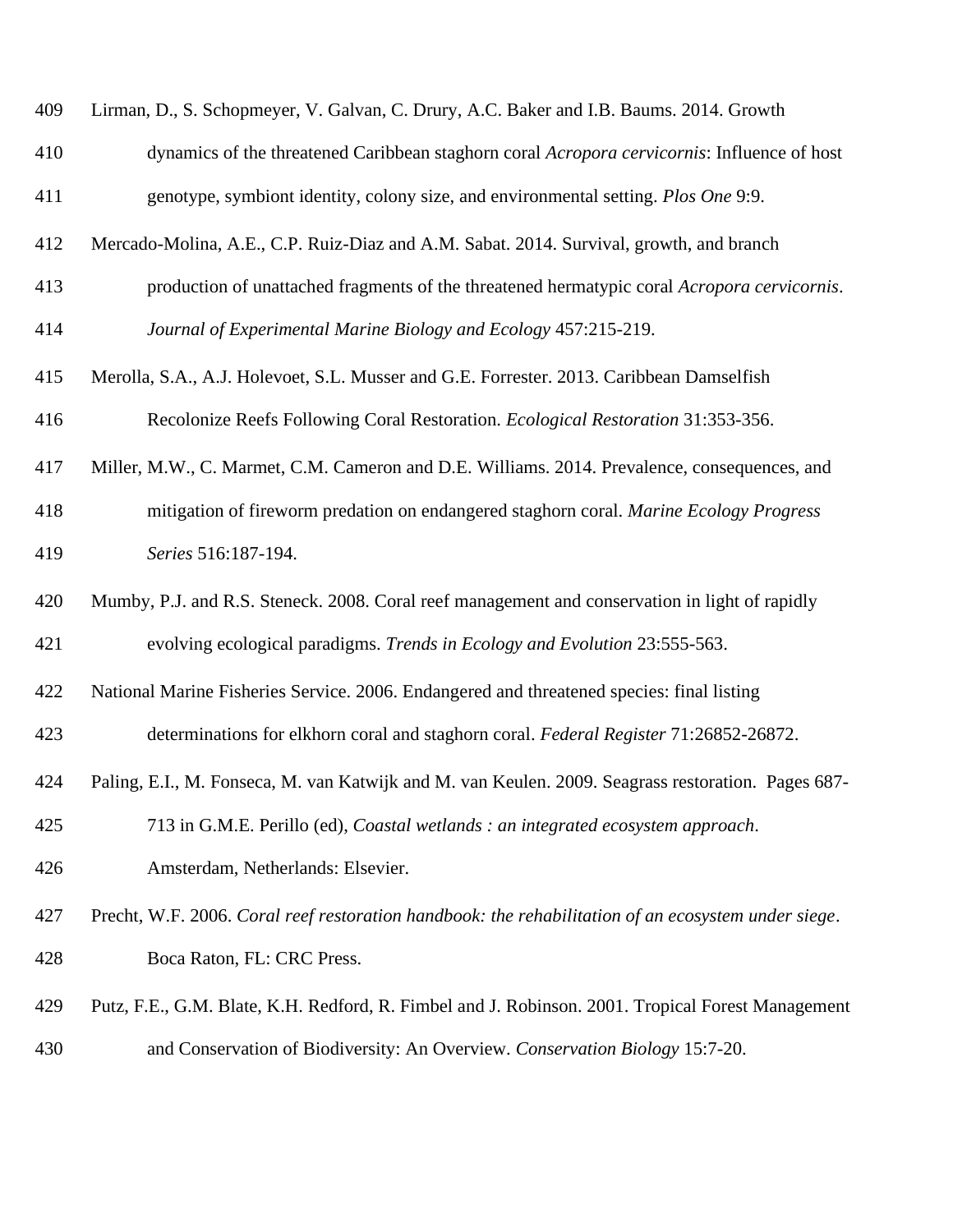| 431 | Rinkevich, B. 2005. Conservation of coral reefs through active restoration measures: Recent           |
|-----|-------------------------------------------------------------------------------------------------------|
| 432 | approaches and last decade progress. Environmental Science and Technology 39:4333-4342.               |
| 433 | Rinkevich, B. 2014. Rebuilding coral reefs: does active reef restoration lead to sustainable reefs?   |
| 434 | Current Opinion in Environmental Sustainability 7:28-36.                                              |
| 435 | Rinkevich, B. 2015. Novel tradable instruments in the conservation of coral reefs, based on the coral |
| 436 | gardening concept for reef restoration. Journal of Environmental Management 162:199-205.              |
| 437 | Schopmeyer, S.A., D. Lirman, E. Bartels, D.S. Gilliam, E.A. Goergen, S.P. Griffin, et al. 2017.       |
| 438 | Regional restoration benchmarks for Acropora cervicornis. Coral reefs 36:1047-1057.                   |
| 439 | Shaish, L., G. Levy, G. Katzir and B. Rinkevich. 2010a. Coral Reef Restoration (Bolinao,              |
| 440 | Philippines) in the Face of Frequent Natural Catastrophes. Restoration Ecology 18:285-299.            |
| 441 | Shaish, L., G. Levy, G. Katzir and B. Rinkevich. 2010b. Employing a highly fragmented, weedy coral    |
| 442 | species in reef restoration. <i>Ecological Engineering</i> 36:1424-1432.                              |
| 443 | Shinn, E.A. 1966. Coral Growth-Rate, an Environmental Indicator. Journal of Paleontology 40:233-      |
| 444 | 240.                                                                                                  |
| 445 | Smith, L.D. and T.P. Hughes. 1999. An experimental assessment of survival, re-attachment and          |
| 446 | fecundity of coral fragments. Journal of Experimental Marine Biology and Ecology 235:147-             |
| 447 | 164.                                                                                                  |
| 448 | Spurgeon, J.P.G. 2001. Improving the economic effectiveness of coral reef restoration. Bulletin of    |
| 449 | Marine Science 69:1031-1045.                                                                          |
| 450 | ten Brink, P. 2011. The Economics of Ecosystems and Biodiversity in National and International        |
| 451 | Policy Making. London and Washington: Earthscan.                                                      |
|     |                                                                                                       |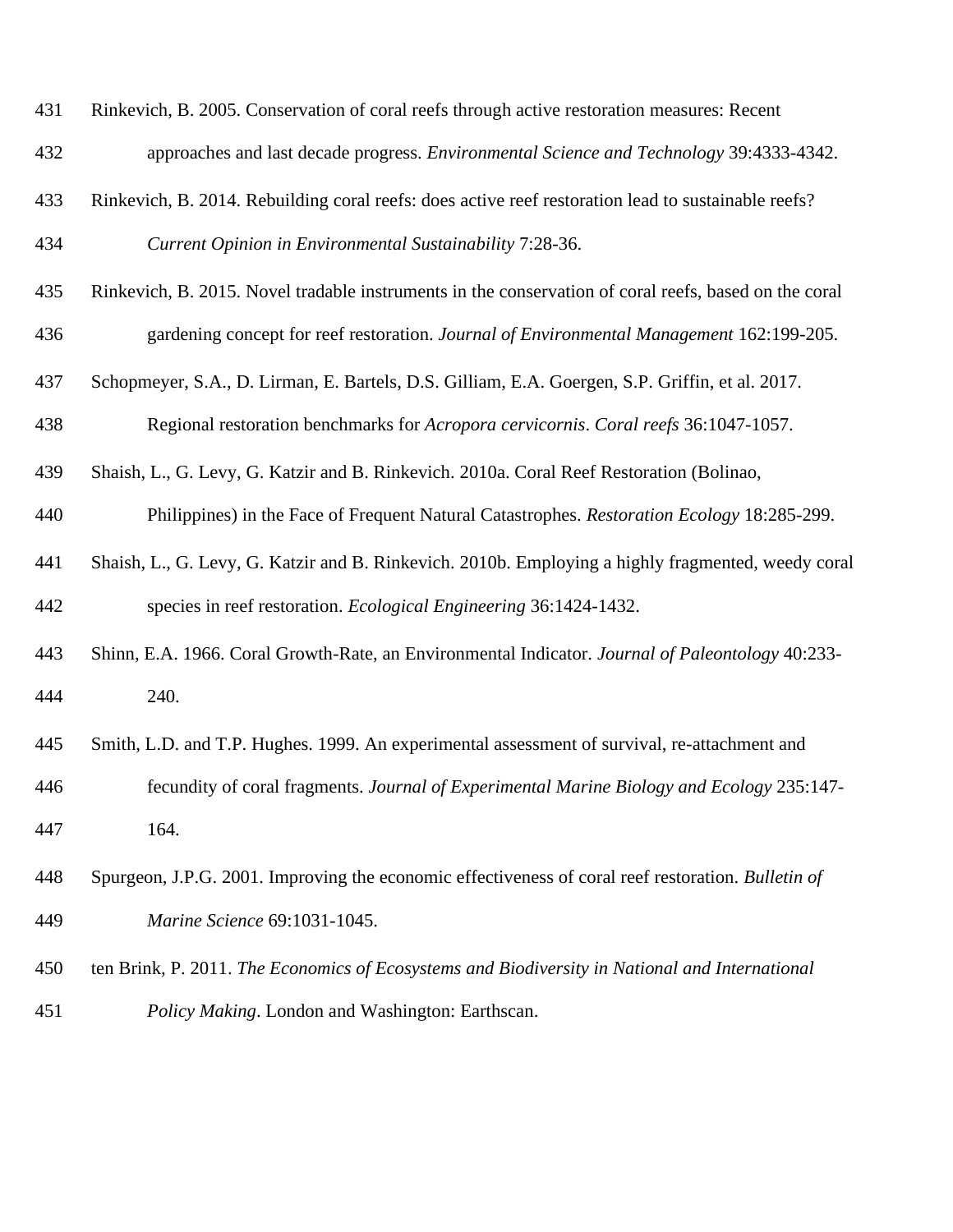| 452 | Toh, T.C., C.S.L. Ng, J.W.K. Peh, K. Ben Toh and L.M. Chou. 2014. Augmenting the Post-   |
|-----|------------------------------------------------------------------------------------------|
| 453 | Transplantation Growth and Survivorship of Juvenile Scleractinian Corals via Nutritional |
| 454 | Enhancement. <i>Plos One</i> 9:9.                                                        |

- Tunnicliffe, V. 1981. Breakage and propagation of the stony coral *Acropora cervicornis*. *Proceedings Of The National Academy Of Sciences Of The United States Of America* 78:2427-2431.
- Yap, H.T. 2009. Local changes in community diversity after coral transplantation. *Marine Ecology Progress Series* 374:33-41.
- Young, C.N., S.A. Schopmeyer and D. Lirman. 2012. A Review of Reef Restoration and Coral
- Propagation Using the Threatened Genus *Acropora* in the Caribbean and Western Atlantic.
- *Bulletin of Marine Science* 88:1075-1098.

#### **Author affiliations and contact information**

- Graham E. Forrester (corresponding author), Department of Natural Resources Science, University of
- Rhode Island, 1 Greenhouse Road, Kingston, Rhode Island 02881, USA, gforrester@uri.edu
- Maggie Chan, University of Alaska Fairbanks, College of Fisheries and Ocean Sciences, 17101 Point

Lena Loop Road, Juneau, Alaska.

- Dennis Conetta, Department of Natural Resources Science, University of Rhode Island, 1 Greenhouse Road, Kingston, Rhode Island.
- Russell Dauksis, Department of Biology, California State University, Northridge, 18111 Nordhoff

Street, Northridge, CA.

- Katie Nickles, Department of Biological Sciences, University of Rhode Island, 120 Flagg Road,
- Kingston, Rhode Island.